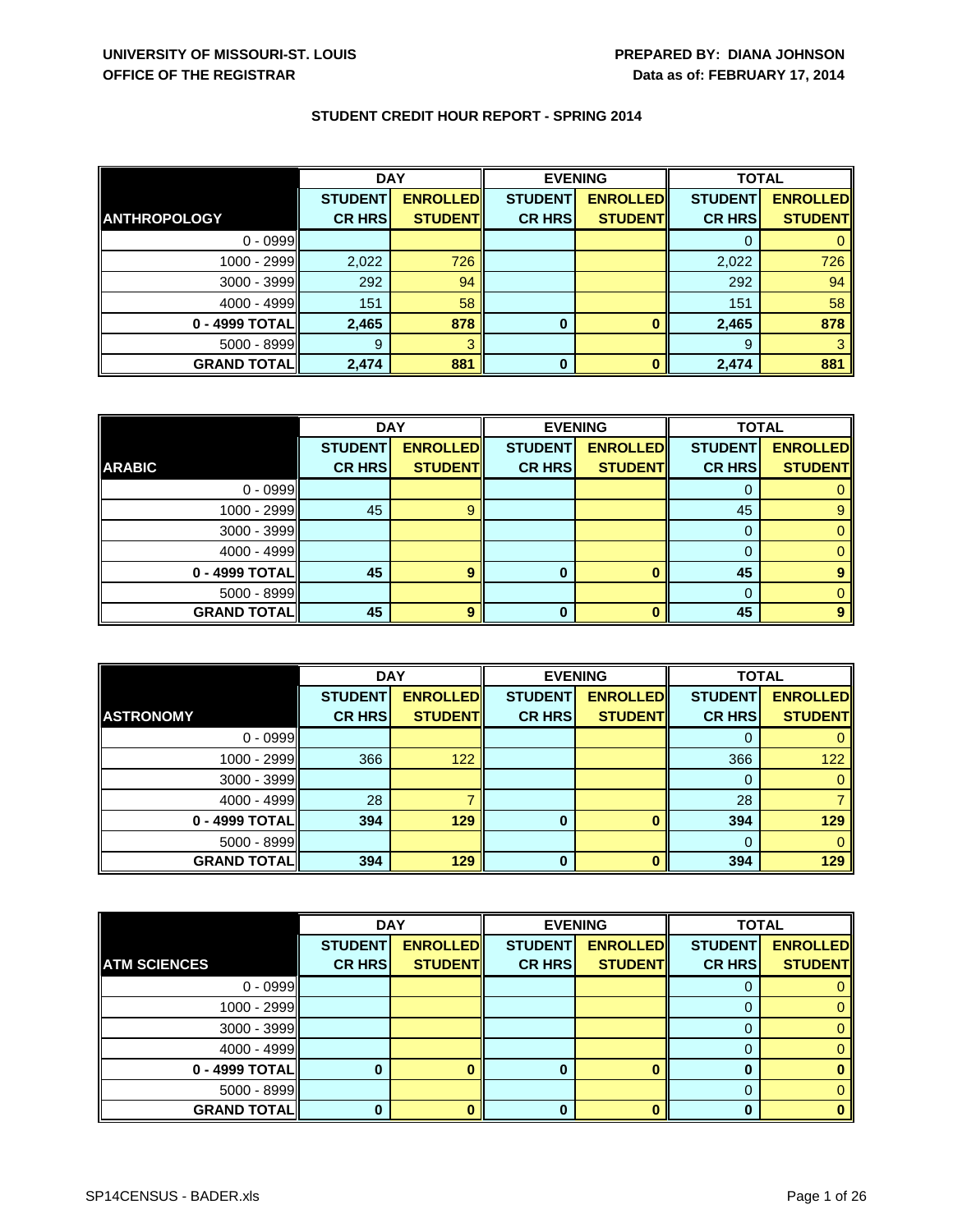|                     | <b>DAY</b>     |                 | <b>EVENING</b> |                 | <b>TOTAL</b>   |                 |  |  |
|---------------------|----------------|-----------------|----------------|-----------------|----------------|-----------------|--|--|
|                     | <b>STUDENT</b> | <b>ENROLLED</b> | <b>STUDENT</b> | <b>ENROLLED</b> | <b>STUDENT</b> | <b>ENROLLED</b> |  |  |
| <b>BIOLOGY</b>      | <b>CR HRS</b>  | <b>STUDENT</b>  | <b>CR HRS</b>  | <b>STUDENT</b>  | <b>CR HRS</b>  | <b>STUDENT</b>  |  |  |
| $0 - 0999$          |                |                 |                |                 | 0              |                 |  |  |
| 1000 - 2999         | 2,974          | 857             | 438            | 144             | 3,412          | 1,001           |  |  |
| 3000 - 3999         | 462            | 161             | 59             | 23              | 521            | 184             |  |  |
| $4000 - 4999$       | 658            | 239             | 112            | 42              | 770            | 281             |  |  |
| 0 - 4999 TOTALI     | 4,094          | 1,257           | 609            | 209             | 4,703          | 1,466           |  |  |
| $5000 - 8999$       | 503            | 183             |                |                 | 503            | 183             |  |  |
| <b>GRAND TOTALI</b> | 4,597          | 1,440           | 609            | 209             | 5,206          | 1,649           |  |  |

|                    | <b>DAY</b>     |                 | <b>EVENING</b> |                 | <b>TOTAL</b>   |                 |
|--------------------|----------------|-----------------|----------------|-----------------|----------------|-----------------|
|                    | <b>STUDENT</b> | <b>ENROLLED</b> | <b>STUDENT</b> | <b>ENROLLED</b> | <b>STUDENT</b> | <b>ENROLLED</b> |
| <b>CHEMISTRY</b>   | <b>CR HRS</b>  | <b>STUDENT</b>  | <b>CR HRS</b>  | <b>STUDENT</b>  | <b>CR HRS</b>  | <b>STUDENT</b>  |
| $0 - 0999$         |                |                 |                |                 | $\Omega$       |                 |
| 1000 - 2999        | 1,690          | 441             | 462            | 138             | 2,152          | 579             |
| 3000 - 3999        | 142            | 68              | 105            | 35              | 247            | 103             |
| $4000 - 4999$      | 104            | 53              | 211            | 76              | 315            | 129             |
| 0 - 4999 TOTAL     | 1,936          | 562             | 778            | 249             | 2,714          | 811             |
| 5000 - 8999        | 417            | 176             |                |                 | 417            | 176             |
| <b>GRAND TOTAL</b> | 2,353          | 738             | 778            | 249             | 3,131          | 987             |

|                               | <b>DAY</b>     |                 |                | <b>EVENING</b>  | <b>TOTAL</b>   |                 |
|-------------------------------|----------------|-----------------|----------------|-----------------|----------------|-----------------|
|                               | <b>STUDENT</b> | <b>ENROLLED</b> | <b>STUDENT</b> | <b>ENROLLED</b> | <b>STUDENT</b> | <b>ENROLLED</b> |
| <b>CHILD ADVOCACY STUDIES</b> | <b>CR HRS</b>  | <b>STUDENT</b>  | <b>CR HRS</b>  | <b>STUDENT</b>  | <b>CR HRS</b>  | <b>STUDENT</b>  |
| $0 - 0999$                    |                |                 |                |                 |                |                 |
| 1000 - 2999                   |                |                 |                |                 |                |                 |
| 3000 - 3999                   |                |                 |                |                 | 0              |                 |
| 4000 - 4999                   | ≏              |                 |                |                 | 2              |                 |
| 0 - 4999 TOTAL                |                |                 |                |                 | ≏              |                 |
| $5000 - 8999$                 |                |                 |                |                 | 0              |                 |
| <b>GRAND TOTAL</b>            |                |                 |                |                 | ≏              |                 |

|                    | <b>DAY</b>     |                 | <b>EVENING</b> |                 | <b>TOTAL</b>   |                 |
|--------------------|----------------|-----------------|----------------|-----------------|----------------|-----------------|
|                    | <b>STUDENT</b> | <b>ENROLLED</b> | <b>STUDENT</b> | <b>ENROLLED</b> | <b>STUDENT</b> | <b>ENROLLED</b> |
| <b>CHINESE</b>     | <b>CR HRS</b>  | <b>STUDENT</b>  | <b>CR HRS</b>  | <b>STUDENT</b>  | <b>CR HRS</b>  | <b>STUDENT</b>  |
| $0 - 0999$         |                |                 |                |                 | O              |                 |
| 1000 - 2999        | 59             | 17              |                |                 | 59             |                 |
| 3000 - 3999        |                |                 |                |                 | 0              |                 |
| $4000 - 4999$      |                |                 |                |                 | $\Omega$       |                 |
| 0 - 4999 TOTAL     | 59             | 17              | 0              |                 | 59             |                 |
| 5000 - 8999        |                |                 |                |                 | $\Omega$       |                 |
| <b>GRAND TOTAL</b> | 59             | 17              |                |                 | 59             |                 |

| <b>DAY</b>    |                  | <b>EVENING</b> |                             | ΤΟΤΑL          |                       |
|---------------|------------------|----------------|-----------------------------|----------------|-----------------------|
| <b>STUDEN</b> | <b>ENROLLEDI</b> | <b>STUDENT</b> | <b>EDI</b><br><b>ENROLL</b> | <b>STUDENT</b> | .EDII<br><b>ENROL</b> |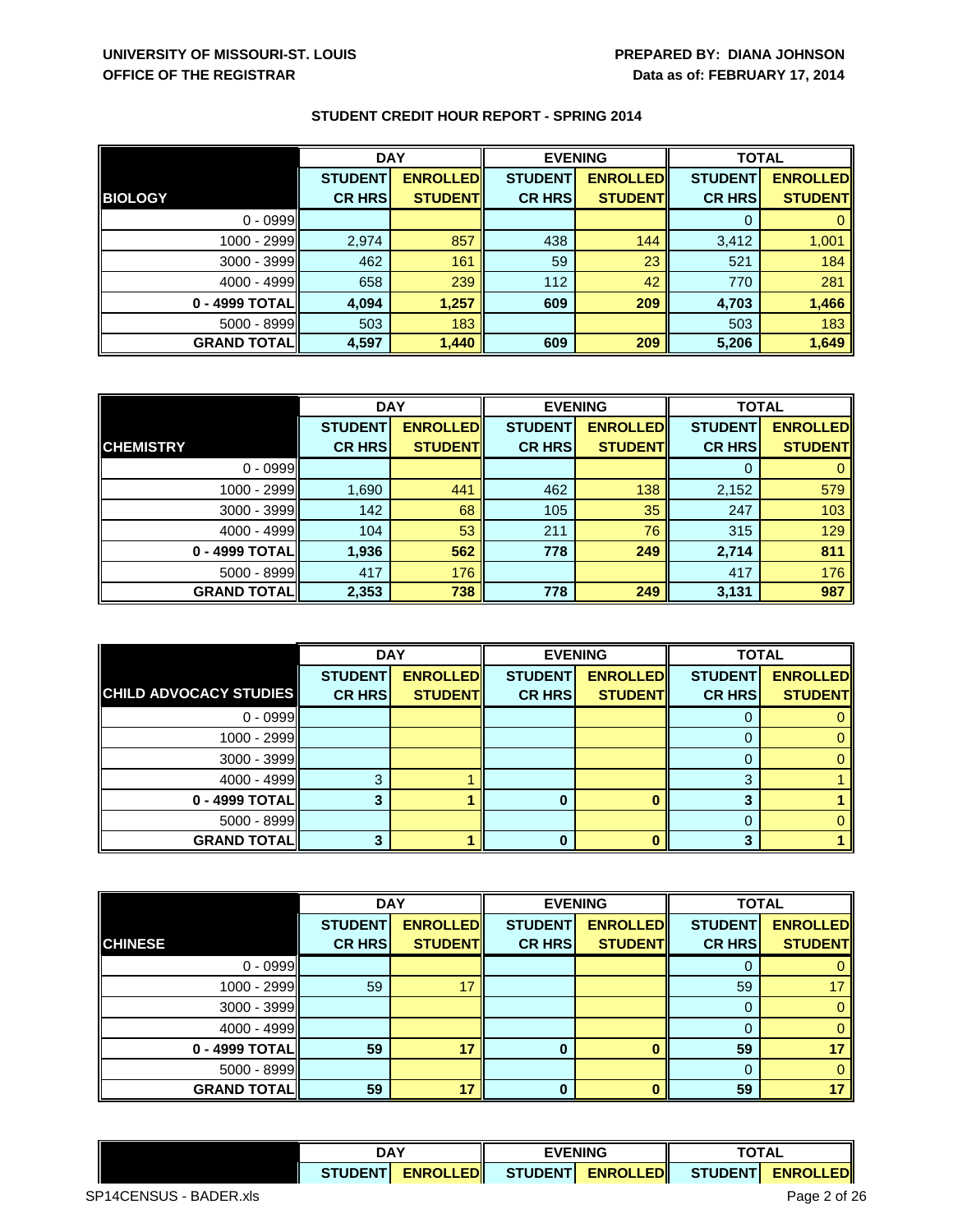| <b>COMPUTER SCIENCE</b> | <b>CR HRS</b> | <b>STUDENT</b> | <b>CR HRS</b> | <b>STUDENT</b> | <b>CR HRS</b> | <b>STUDENT</b> |
|-------------------------|---------------|----------------|---------------|----------------|---------------|----------------|
| $0 - 0999$              |               |                |               |                |               |                |
| $1000 - 2999$           | 786           | 262            | 231           | 77             | 1,017         | 339            |
| $3000 - 3999$           | 102           | 34             | 66            | 22             | 168           | 56             |
| $4000 - 4999$           | 408           | 136            | 126           | 42             | 534           | 178            |
| 0 - 4999 TOTAL          | 1.296         | 432            | 423           | 141            | 1.719         | 573            |
| $5000 - 8999$           | 126           | 42             |               |                | 126           | 42             |
| <b>GRAND TOTAL</b>      | 1,422         | 474            | 423           | 141            | 1,845         | 615            |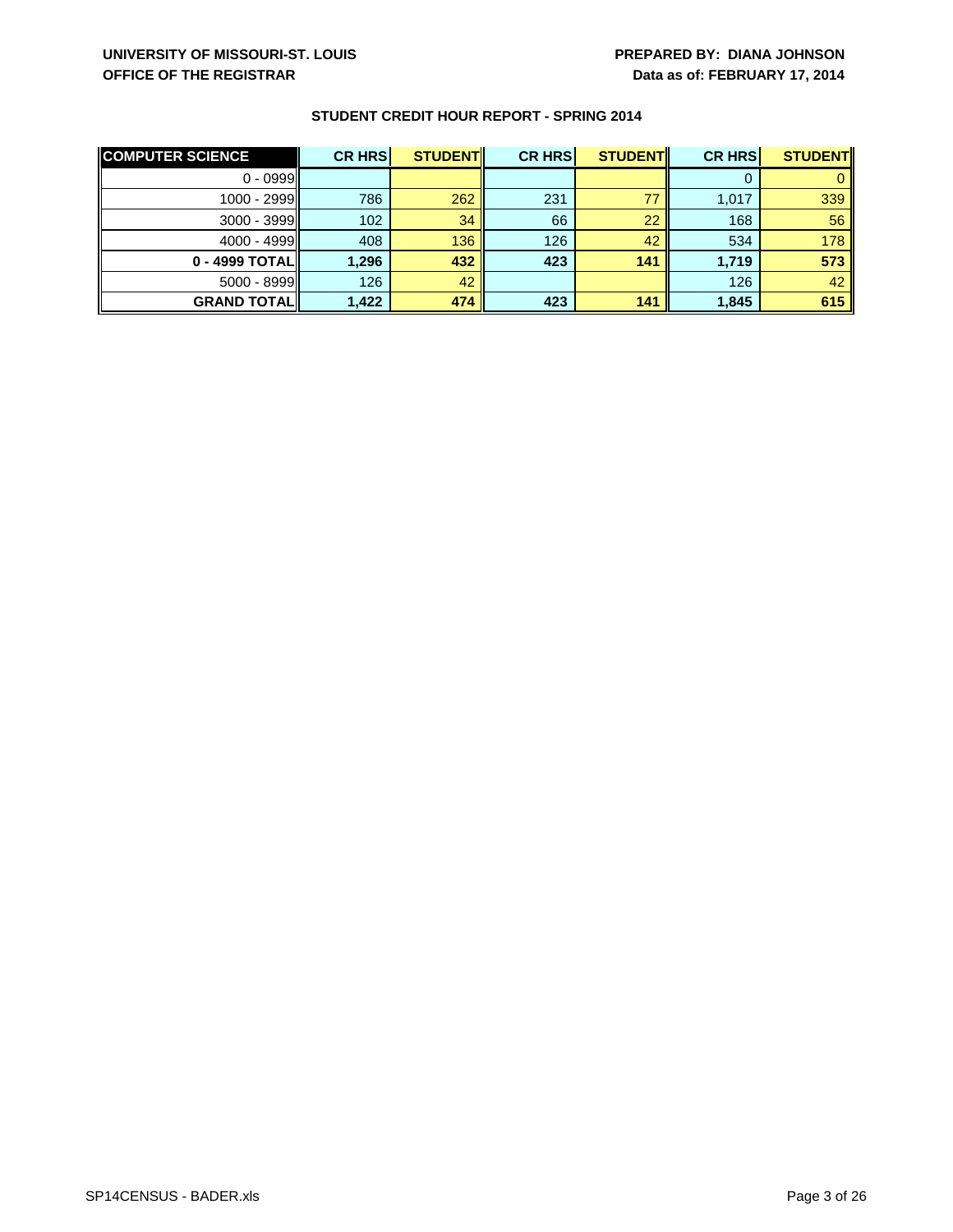|                         | <b>DAY</b>     |                 | <b>EVENING</b> |                 | <b>TOTAL</b>   |                 |
|-------------------------|----------------|-----------------|----------------|-----------------|----------------|-----------------|
|                         | <b>STUDENT</b> | <b>ENROLLED</b> | <b>STUDENT</b> | <b>ENROLLED</b> | <b>STUDENT</b> | <b>ENROLLED</b> |
| <b>CRIMINAL JUSTICE</b> | <b>CR HRS</b>  | <b>STUDENT</b>  | <b>CR HRS</b>  | <b>STUDENT</b>  | <b>CR HRS</b>  | <b>STUDENT</b>  |
| $0 - 0999$              |                |                 |                |                 | 0              |                 |
| 1000 - 2999             | 3,085          | 997             | 189            | 56              | 3,274          | 1,053           |
| $3000 - 3999$           | 497            | 164             |                |                 | 497            | 164             |
| 4000 - 4999             | 690            | 230             |                |                 | 690            | 230             |
| 0 - 4999 TOTALI         | 4.272          | 1,391           | 189            | 56              | 4,461          | 1,447           |
| 5000 - 8999             | 279            | 89              |                |                 | 279            | 89              |
| <b>GRAND TOTAL</b>      | 4,551          | 1,480           | 189            | 56              | 4,740          | 1,536           |

|                     | <b>DAY</b>     |                 | <b>EVENING</b> |                 | <b>TOTAL</b>   |                 |
|---------------------|----------------|-----------------|----------------|-----------------|----------------|-----------------|
|                     | <b>STUDENT</b> | <b>ENROLLED</b> | <b>STUDENT</b> | <b>ENROLLED</b> | <b>STUDENT</b> | <b>ENROLLED</b> |
| <b>ECONOMICS</b>    | <b>CR HRS</b>  | <b>STUDENT</b>  | <b>CR HRS</b>  | <b>STUDENT</b>  | <b>CR HRS</b>  | <b>STUDENT</b>  |
| $0 - 0999$          |                |                 |                |                 |                | 0               |
| $1000 - 2999$       | 1,366          | 484             | 390            | 130             | 1,756          | 614             |
| $3000 - 3999$       | 486            | 162             |                |                 | 486            | 162             |
| $4000 - 4999$       | 183            | 51              | 96             | 32              | 279            | 83              |
| 0 - 4999 TOTAL      | 2,035          | 697             | 486            | 162             | 2,521          | 859             |
| $5000 - 8999$       | 87             | 29              |                |                 | 87             | 29              |
| <b>GRAND TOTALI</b> | 2,122          | 726             | 486            | 162             | 2,608          | 888             |

|                    | <b>DAY</b>     |                 | <b>EVENING</b> |                 | <b>TOTAL</b>   |                 |
|--------------------|----------------|-----------------|----------------|-----------------|----------------|-----------------|
|                    | <b>STUDENT</b> | <b>ENROLLED</b> | <b>STUDENT</b> | <b>ENROLLED</b> | <b>STUDENT</b> | <b>ENROLLED</b> |
| <b>ENGLISH</b>     | <b>CR HRS</b>  | <b>STUDENT</b>  | <b>CR HRS</b>  | <b>STUDENT</b>  | <b>CR HRS</b>  | <b>STUDENT</b>  |
| $0 - 0999$         |                |                 |                |                 | 0              |                 |
| 1000 - 2999        | 1,359          | 453             |                |                 | 1,359          | 453             |
| 3000 - 3999        | 3,258          | 1,086           | 201            | 67              | 3,459          | 1,153           |
| 4000 - 4999        | 651            | 217             |                |                 | 651            | 217             |
| 0 - 4999 TOTAL     | 5,268          | 1,756           | 201            | 67              | 5,469          | 1,823           |
| 5000 - 8999        | 468            | 156             |                |                 | 468            | 156             |
| <b>GRAND TOTAL</b> | 5,736          | 1,912           | 201            | 67              | 5,937          | 1,979           |

|                             | <b>DAY</b>     |                  | <b>EVENING</b> |                 | <b>TOTAL</b>   |                 |
|-----------------------------|----------------|------------------|----------------|-----------------|----------------|-----------------|
| <b>ENGLISH FOR ACADEMIC</b> | <b>STUDENT</b> | <b>ENROLLEDI</b> | <b>STUDENT</b> | <b>ENROLLED</b> | <b>STUDENT</b> | <b>ENROLLED</b> |
| <b>PURPOSES</b>             | <b>CR HRS</b>  | <b>STUDENT</b>   | <b>CR HRS</b>  | <b>STUDENT</b>  | <b>CR HRS</b>  | <b>STUDENT</b>  |
| $0 - 0999$                  |                |                  |                |                 | O              |                 |
| 1000 - 2999                 |                |                  |                |                 |                |                 |
| $3000 - 3999$               | 54             | 18               |                |                 | 54             | 18              |
| $4000 - 4999$               | 192            | 64               |                |                 | 192            | 64              |
| 0 - 4999 TOTAL              | 246            | 82               |                |                 | 246            | 82              |
| 5000 - 8999                 |                |                  |                |                 | $\Omega$       |                 |
| <b>GRAND TOTAL</b>          | 246            | 82               | 0              |                 | 246            | 82              |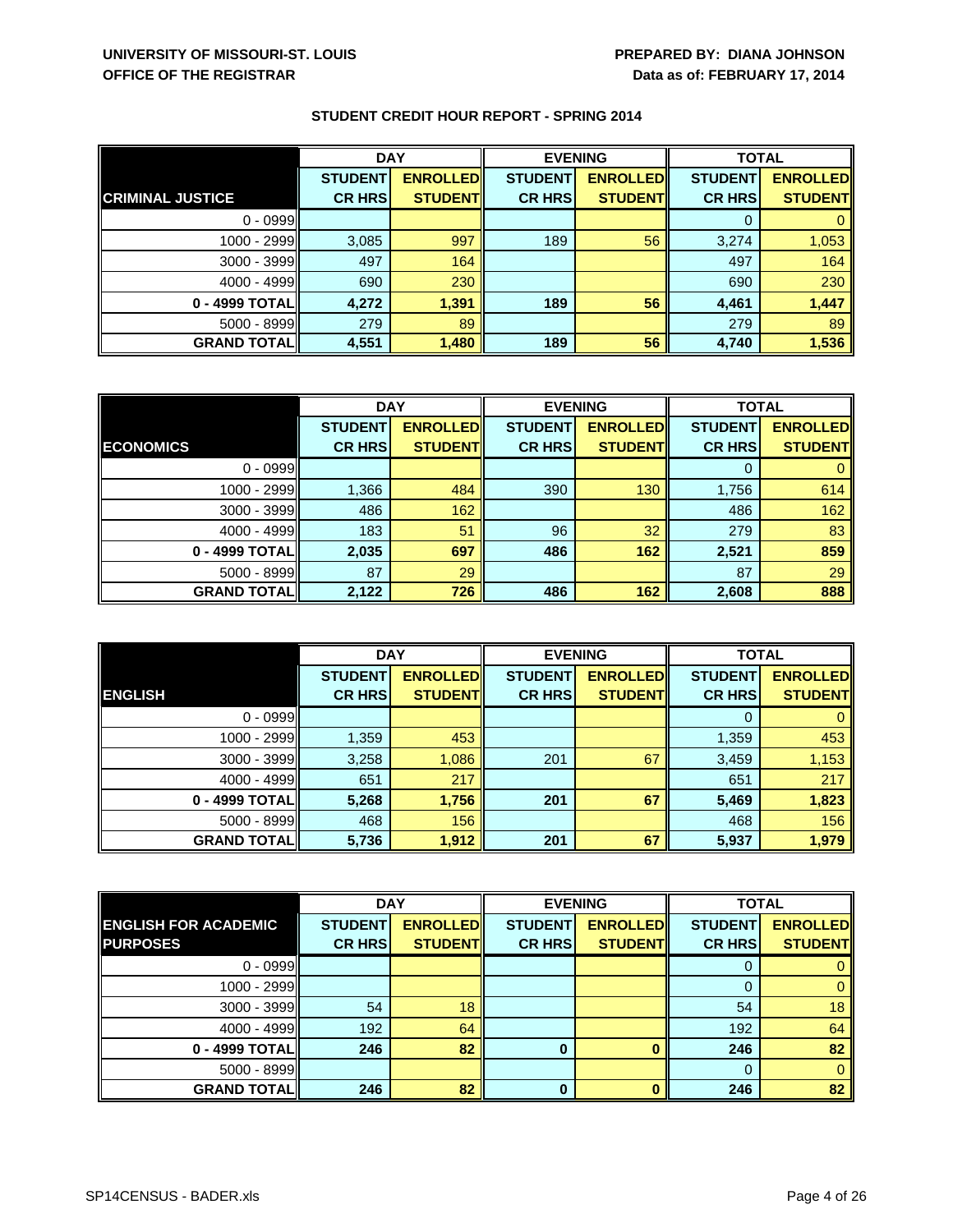|                         | <b>DAY</b>     |                 | <b>EVENING</b> |                 |                | <b>TOTAL</b>    |  |
|-------------------------|----------------|-----------------|----------------|-----------------|----------------|-----------------|--|
|                         | <b>STUDENT</b> | <b>ENROLLED</b> | <b>STUDENT</b> | <b>ENROLLED</b> | <b>STUDENT</b> | <b>ENROLLED</b> |  |
| <b>FOREIGN LANGUAGE</b> | <b>CR HRS</b>  | <b>STUDENT</b>  | <b>CR HRS</b>  | <b>STUDENT</b>  | <b>CR HRS</b>  | <b>STUDENT</b>  |  |
| $0 - 0999$              |                |                 |                |                 | O              |                 |  |
| 1000 - 2999             | 46             | 16              |                |                 | 46             | 16              |  |
| 3000 - 3999             |                |                 |                |                 | 4              |                 |  |
| 4000 - 4999             |                |                 |                |                 | $\Omega$       |                 |  |
| 0 - 4999 TOTAL          | 50             | 18              |                |                 | 50             | 18              |  |
| 5000 - 8999             |                |                 |                |                 | $\Omega$       |                 |  |
| <b>GRAND TOTAL</b>      | 50             | 18              | 0              |                 | 50             | 18              |  |

|                    | <b>DAY</b>     |                 | <b>EVENING</b> |                 | <b>TOTAL</b>   |                 |
|--------------------|----------------|-----------------|----------------|-----------------|----------------|-----------------|
|                    | <b>STUDENT</b> | <b>ENROLLED</b> | <b>STUDENT</b> | <b>ENROLLED</b> | <b>STUDENT</b> | <b>ENROLLED</b> |
| <b>FRENCH</b>      | <b>CR HRS</b>  | <b>STUDENTI</b> | <b>CR HRS</b>  | <b>STUDENT</b>  | <b>CR HRS</b>  | <b>STUDENT</b>  |
| $0 - 0999$         |                |                 |                |                 |                |                 |
| 1000 - 2999        | 487            | 113             |                |                 | 487            | 113             |
| $3000 - 3999$      | 57             | 19              |                |                 | 57             | 19              |
| 4000 - 4999        | 33             | 11              |                |                 | 33             |                 |
| 0 - 4999 TOTAL     | 577            | 143             | 0              |                 | 577            | 143             |
| $5000 - 8999$      | 15             |                 |                |                 | 15             |                 |
| <b>GRAND TOTAL</b> | 592            | 148             | 0              |                 | 592            | 148             |

|                    | <b>DAY</b>     |                 | <b>EVENING</b> |                 | <b>TOTAL</b>   |                 |
|--------------------|----------------|-----------------|----------------|-----------------|----------------|-----------------|
|                    | <b>STUDENT</b> | <b>ENROLLED</b> | <b>STUDENT</b> | <b>ENROLLED</b> | <b>STUDENT</b> | <b>ENROLLED</b> |
| <b>GEOGRAPHY</b>   | <b>CR HRS</b>  | <b>STUDENT</b>  | <b>CR HRS</b>  | <b>STUDENT</b>  | <b>CR HRS</b>  | <b>STUDENT</b>  |
| $0 - 0999$         |                |                 |                |                 |                |                 |
| 1000 - 2999        |                |                 |                |                 |                |                 |
| 3000 - 3999        |                |                 |                |                 | $\Omega$       |                 |
| $4000 - 4999$      |                |                 |                |                 |                |                 |
| 0 - 4999 TOTAL     |                |                 |                |                 | 0              |                 |
| 5000 - 8999        |                |                 |                |                 | 0              |                 |
| <b>GRAND TOTAL</b> |                |                 |                |                 | n              |                 |

|                    | <b>DAY</b>     |                 | <b>EVENING</b> |                 | <b>TOTAL</b>   |                 |
|--------------------|----------------|-----------------|----------------|-----------------|----------------|-----------------|
|                    | <b>STUDENT</b> | <b>ENROLLED</b> | <b>STUDENT</b> | <b>ENROLLED</b> | <b>STUDENT</b> | <b>ENROLLED</b> |
| <b>GEOLOGY</b>     | <b>CR HRS</b>  | <b>STUDENT</b>  | <b>CR HRS</b>  | <b>STUDENT</b>  | <b>CR HRS</b>  | <b>STUDENT</b>  |
| $0 - 0999$         |                |                 |                |                 | 0              |                 |
| 1000 - 2999        | 632            | 204             | 106            | 32              | 738            | 236             |
| $3000 - 3999$      |                |                 |                |                 | 0              |                 |
| $4000 - 4999$      |                |                 |                |                 | $\Omega$       |                 |
| 0 - 4999 TOTAL     | 632            | 204             | 106            | 32              | 738            | 236             |
| 5000 - 8999        |                |                 |                |                 | 0              |                 |
| <b>GRAND TOTAL</b> | 632            | 204             | 106            | 32              | 738            | 236             |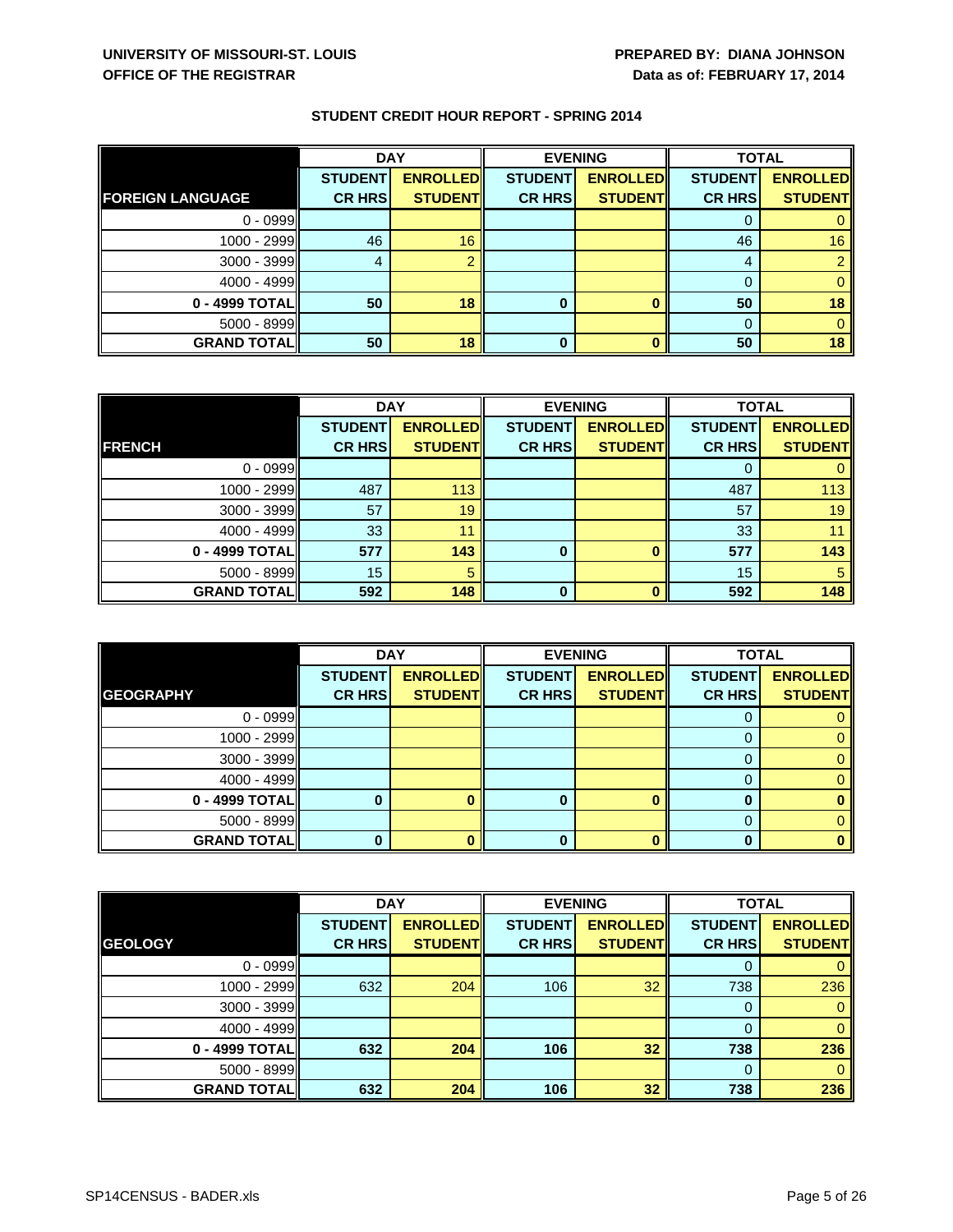|                    | <b>DAY</b>     |                 | <b>EVENING</b> |                 | <b>TOTAL</b>   |                 |
|--------------------|----------------|-----------------|----------------|-----------------|----------------|-----------------|
|                    | <b>STUDENT</b> | <b>ENROLLED</b> | <b>STUDENT</b> | <b>ENROLLED</b> | <b>STUDENT</b> | <b>ENROLLED</b> |
| <b>GERMAN</b>      | <b>CR HRS</b>  | <b>STUDENT</b>  | <b>CR HRS</b>  | <b>STUDENT</b>  | <b>CR HRS</b>  | <b>STUDENT</b>  |
| $0 - 0999$         |                |                 |                |                 | O              |                 |
| 1000 - 2999        | 121            | 29              |                |                 | 121            | 29              |
| 3000 - 3999        | 15             |                 |                |                 | 15             |                 |
| $4000 - 4999$      |                |                 |                |                 | 0              |                 |
| 0 - 4999 TOTAL     | 136            | 34              | 0              |                 | 136            | 34              |
| 5000 - 8999        |                |                 |                |                 | $\Omega$       |                 |
| <b>GRAND TOTAL</b> | 136            | 34              | 0              |                 | 136            | 34              |

|                     | <b>DAY</b>     |                 | <b>EVENING</b> |                 | <b>TOTAL</b>   |                 |
|---------------------|----------------|-----------------|----------------|-----------------|----------------|-----------------|
|                     | <b>STUDENT</b> | <b>ENROLLED</b> | <b>STUDENT</b> | <b>ENROLLED</b> | <b>STUDENT</b> | <b>ENROLLED</b> |
| <b>GERONTOLOGY</b>  | <b>CR HRS</b>  | <b>STUDENT</b>  | <b>CR HRS</b>  | <b>STUDENT</b>  | <b>CR HRS</b>  | <b>STUDENT</b>  |
| $0 - 0999$          |                |                 |                |                 |                |                 |
| 1000 - 2999         | 78             | 26              | 3              |                 | 81             | 27              |
| 3000 - 3999         |                |                 |                |                 |                |                 |
| 4000 - 4999         |                |                 |                |                 |                |                 |
| 0 - 4999 TOTAL      | 78             | 26              | 3              |                 | 81             | 27              |
| 5000 - 8999         | 153            | 51              |                |                 | 153            | 51              |
| <b>GRAND TOTALI</b> | 231            | 77              | 3              |                 | 234            | 78              |

|                             | <b>DAY</b>     |                 | <b>EVENING</b> |                 | <b>TOTAL</b>   |                 |
|-----------------------------|----------------|-----------------|----------------|-----------------|----------------|-----------------|
|                             | <b>STUDENT</b> | <b>ENROLLED</b> | <b>STUDENT</b> | <b>ENROLLED</b> | <b>STUDENT</b> | <b>ENROLLED</b> |
| <b>GREEK ANCIENT/MODERN</b> | <b>CR HRS</b>  | <b>STUDENT</b>  | <b>CR HRS</b>  | <b>STUDENT</b>  | <b>CR HRS</b>  | <b>STUDENT</b>  |
| $0 - 0999$                  |                |                 |                |                 |                |                 |
| 1000 - 2999                 | 16             | 12              |                |                 | 16             | 12              |
| 3000 - 3999                 |                |                 |                |                 | 0              |                 |
| 4000 - 4999                 |                |                 |                |                 |                |                 |
| 0 - 4999 TOTAL              | 16             | 12              |                |                 | 16             | 12              |
| 5000 - 8999                 |                |                 |                |                 | 0              |                 |
| <b>GRAND TOTAL</b>          | 16             | 12              |                |                 | 16             | 12              |

|                    | <b>DAY</b>     |                 | <b>EVENING</b> |                 | <b>TOTAL</b>   |                 |
|--------------------|----------------|-----------------|----------------|-----------------|----------------|-----------------|
|                    | <b>STUDENT</b> | <b>ENROLLED</b> | <b>STUDENT</b> | <b>ENROLLED</b> | <b>STUDENT</b> | <b>ENROLLED</b> |
| <b>HISTORY</b>     | <b>CR HRS</b>  | <b>STUDENT</b>  | <b>CR HRS</b>  | <b>STUDENT</b>  | <b>CR HRS</b>  | <b>STUDENT</b>  |
| $0 - 0999$         |                |                 |                |                 | 0              |                 |
| 1000 - 2999        | 1,736          | 571             | 48             | 16              | 1,784          | 587             |
| 3000 - 3999        | 129            | 43              |                |                 | 129            | 43              |
| $4000 - 4999$      | 398            | 112             |                |                 | 398            | 112             |
| 0 - 4999 TOTAL     | 2,263          | 726             | 48             | 16              | 2,311          | 742             |
| 5000 - 8999        | 254            | 76              |                |                 | 254            | 76              |
| <b>GRAND TOTAL</b> | 2,517          | 802             | 48             | 16              | 2,565          | 818             |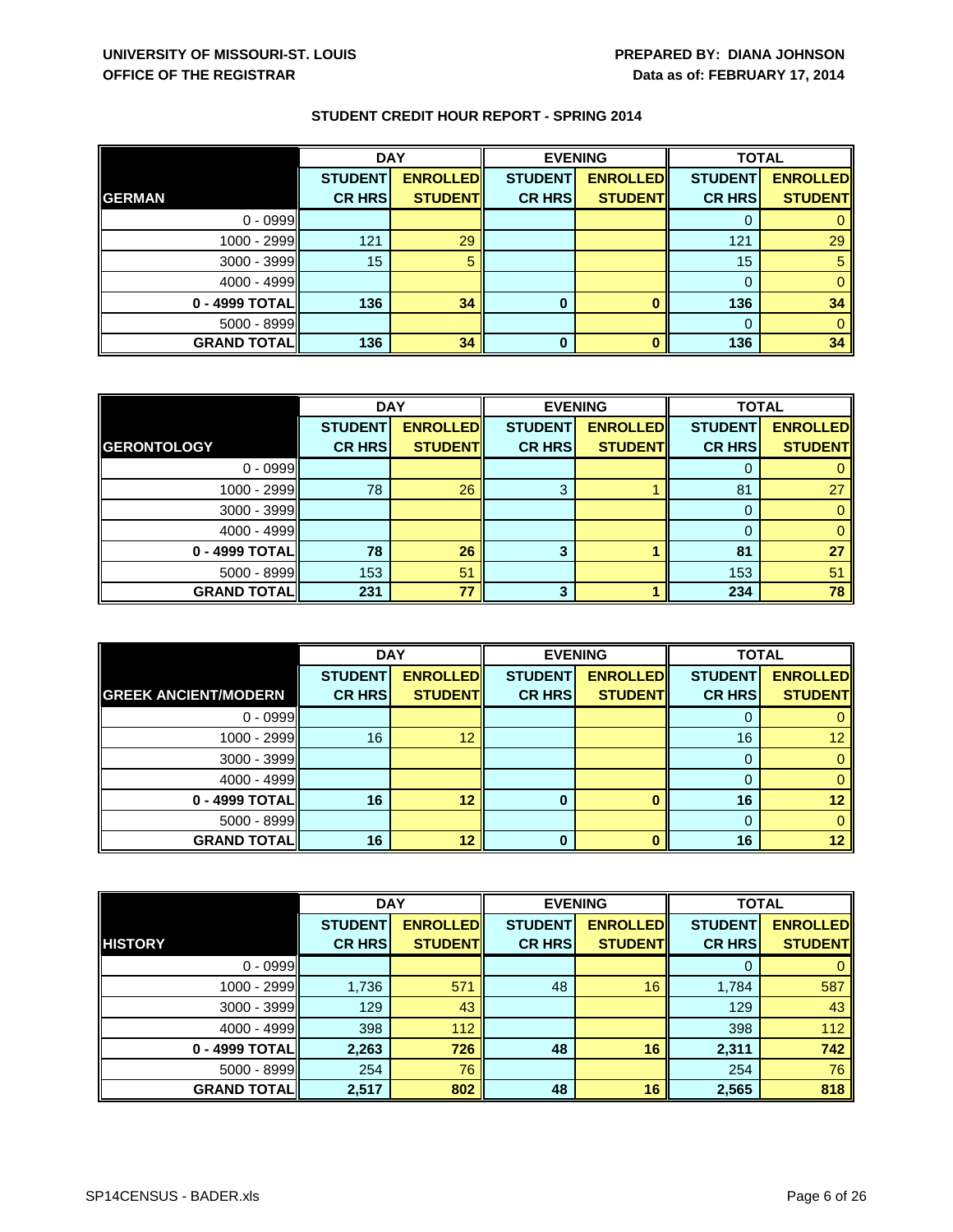|                    | <b>DAY</b>     |                 | <b>EVENING</b> |                 | <b>TOTAL</b>   |                 |
|--------------------|----------------|-----------------|----------------|-----------------|----------------|-----------------|
|                    | <b>STUDENT</b> | <b>ENROLLED</b> | <b>STUDENT</b> | <b>ENROLLED</b> | <b>STUDENT</b> | <b>ENROLLED</b> |
| <b>HONORS</b>      | <b>CR HRS</b>  | <b>STUDENT</b>  | <b>CR HRS</b>  | <b>STUDENT</b>  | <b>CR HRS</b>  | <b>STUDENT</b>  |
| $0 - 0999$         |                |                 |                |                 | 0              |                 |
| 1000 - 2999        | 1,221          | 407             |                |                 | 1,221          | 407             |
| 3000 - 3999        | 582            | 194             |                |                 | 582            | 194             |
| 4000 - 4999        | 133            | 65              |                |                 | 133            | 65              |
| 0 - 4999 TOTAL     | 1,936          | 666             | $\bf{0}$       |                 | 1,936          | 666             |
| 5000 - 8999        |                |                 |                |                 | 0              |                 |
| <b>GRAND TOTAL</b> | 1,936          | 666             | $\bf{0}$       |                 | 1,936          | 666             |

|                          | <b>DAY</b>     |                 | <b>EVENING</b> |                 | <b>TOTAL</b>   |                 |
|--------------------------|----------------|-----------------|----------------|-----------------|----------------|-----------------|
|                          | <b>STUDENT</b> | <b>ENROLLED</b> | <b>STUDENT</b> | <b>ENROLLED</b> | <b>STUDENT</b> | <b>ENROLLED</b> |
| <b>INTERDISCIPLINARY</b> | <b>CR HRS</b>  | <b>STUDENT</b>  | <b>CR HRS</b>  | <b>STUDENT</b>  | <b>CR HRS</b>  | <b>STUDENT</b>  |
| $0 - 0999$               |                |                 |                |                 |                |                 |
| 1000 - 2999              | 61             | 41              |                |                 | 61             | 41              |
| 3000 - 3999              |                |                 |                |                 |                |                 |
| 4000 - 4999              |                |                 |                |                 |                |                 |
| 0 - 4999 TOTAL           | 61             | 41              | 0              |                 | 61             | 41              |
| 5000 - 8999              |                |                 |                |                 |                |                 |
| <b>GRAND TOTAL</b>       | 61             | 41              | 0              |                 | 61             | 41              |

|                    | <b>DAY</b>     |                 | <b>EVENING</b> |                 | <b>TOTAL</b>   |                 |
|--------------------|----------------|-----------------|----------------|-----------------|----------------|-----------------|
|                    | <b>STUDENT</b> | <b>ENROLLED</b> | <b>STUDENT</b> | <b>ENROLLED</b> | <b>STUDENT</b> | <b>ENROLLED</b> |
| <b>ITALIAN</b>     | <b>CR HRS</b>  | <b>STUDENT</b>  | <b>CR HRS</b>  | <b>STUDENT</b>  | <b>CR HRS</b>  | <b>STUDENT</b>  |
| $0 - 0999$         |                |                 |                |                 |                |                 |
| 1000 - 2999        |                |                 |                |                 | $\Omega$       |                 |
| 3000 - 3999        |                |                 |                |                 | 0              |                 |
| $4000 - 4999$      |                |                 |                |                 |                |                 |
| 0 - 4999 TOTAL     |                |                 |                |                 | O              |                 |
| $5000 - 8999$      |                |                 |                |                 | 0              |                 |
| <b>GRAND TOTAL</b> |                |                 |                |                 | ŋ              |                 |

|                    | <b>DAY</b>     |                 |                | <b>EVENING</b>  | <b>TOTAL</b>   |                 |
|--------------------|----------------|-----------------|----------------|-----------------|----------------|-----------------|
|                    | <b>STUDENT</b> | <b>ENROLLED</b> | <b>STUDENT</b> | <b>ENROLLED</b> | <b>STUDENT</b> | <b>ENROLLED</b> |
| <b>JAPANESE</b>    | <b>CR HRS</b>  | <b>STUDENT</b>  | <b>CR HRS</b>  | <b>STUDENT</b>  | <b>CR HRS</b>  | <b>STUDENT</b>  |
| $0 - 0999$         |                |                 |                |                 | O              |                 |
| 1000 - 2999        | 216            | 50              |                |                 | 216            | 50              |
| 3000 - 3999        | 48             | 16              |                |                 | 48             | 16              |
| $4000 - 4999$      | 21             |                 |                |                 | 21             |                 |
| 0 - 4999 TOTAL     | 285            | 73              |                |                 | 285            | 73              |
| 5000 - 8999        |                |                 |                |                 | $\Omega$       |                 |
| <b>GRAND TOTAL</b> | 285            | 73              | 0              |                 | 285            | 73              |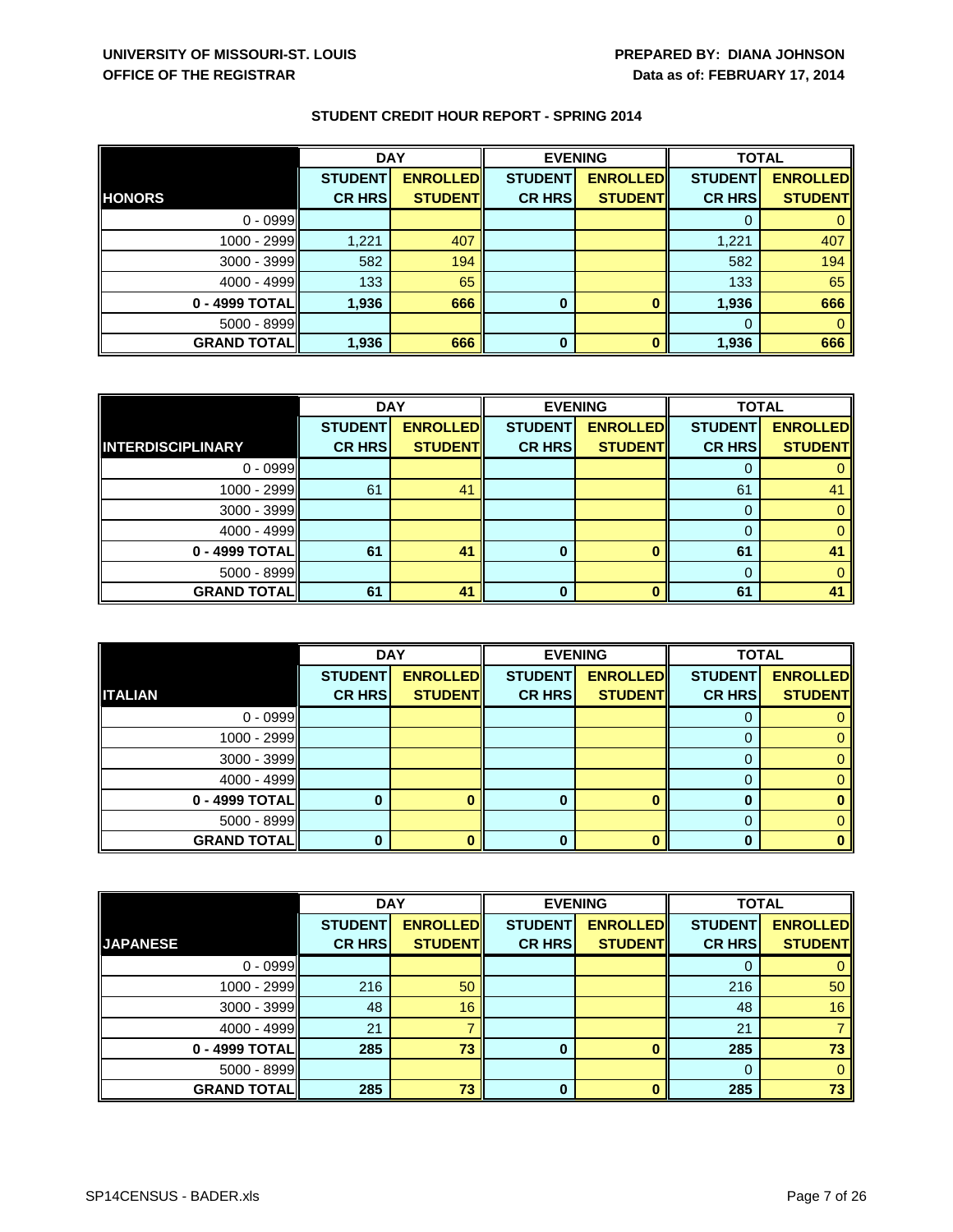|                    | <b>DAY</b>     |                 | <b>EVENING</b> |                 | <b>TOTAL</b>   |                 |
|--------------------|----------------|-----------------|----------------|-----------------|----------------|-----------------|
|                    | <b>STUDENT</b> | <b>ENROLLED</b> | <b>STUDENT</b> | <b>ENROLLED</b> | <b>STUDENT</b> | <b>ENROLLED</b> |
| <b>LATIN</b>       | <b>CR HRS</b>  | <b>STUDENT</b>  | <b>CR HRS</b>  | <b>STUDENT</b>  | <b>CR HRS</b>  | <b>STUDENT</b>  |
| $0 - 0999$         |                |                 |                |                 | 0              |                 |
| 1000 - 2999        | 102            | 30 <sup>°</sup> |                |                 | 102            | 30              |
| 3000 - 3999        |                |                 |                |                 | 0              |                 |
| 4000 - 4999        |                |                 |                |                 | 0              |                 |
| 0 - 4999 TOTAL     | 102            | 30              | 0              |                 | 102            | 30              |
| 5000 - 8999        |                |                 |                |                 | $\Omega$       |                 |
| <b>GRAND TOTAL</b> | 102            | 30              | 0              |                 | 102            | 30              |

|                     | <b>DAY</b>     |                  | <b>EVENING</b> |                 | <b>TOTAL</b>   |                 |
|---------------------|----------------|------------------|----------------|-----------------|----------------|-----------------|
|                     | <b>STUDENT</b> | <b>ENROLLEDI</b> | <b>STUDENT</b> | <b>ENROLLED</b> | <b>STUDENT</b> | <b>ENROLLED</b> |
| <b>IMATHEMATICS</b> | <b>CR HRS</b>  | <b>STUDENT</b>   | <b>CR HRS</b>  | <b>STUDENT</b>  | <b>CR HRS</b>  | <b>STUDENT</b>  |
| $0 - 0999$          | 96             | 32               | 33             | 11              | 129            | 43              |
| 1000 - 2999         | 4,709          | 1,454            | 1,518          | 455             | 6,227          | 1,909           |
| $3000 - 3999$       | 136            | 48               |                |                 | 136            | 48              |
| 4000 - 4999         | 272            | 91               | 153            | 51              | 425            | 142             |
| 0 - 4999 TOTAL      | 5,213          | 1,625            | 1,704          | 517             | 6,917          | 2,142           |
| $5000 - 8999$       | 96             | 34               |                |                 | 96             | 34              |
| <b>GRAND TOTALI</b> | 5,309          | 1,659            | 1,704          | 517             | 7,013          | 2,176           |

|                               | <b>DAY</b>     |                 | <b>EVENING</b> |                 | <b>TOTAL</b>   |                 |
|-------------------------------|----------------|-----------------|----------------|-----------------|----------------|-----------------|
| <b>MILITARY &amp; VETERAN</b> | <b>STUDENT</b> | <b>ENROLLED</b> | <b>STUDENT</b> | <b>ENROLLED</b> | <b>STUDENT</b> | <b>ENROLLED</b> |
| <b>STUDIES</b>                | <b>CR HRS</b>  | <b>STUDENT</b>  | <b>CR HRS</b>  | <b>STUDENT</b>  | <b>CR HRS</b>  | <b>STUDENT</b>  |
| $0 - 0999$                    |                |                 |                |                 |                |                 |
| 1000 - 2999                   | 6              |                 |                |                 | 6              |                 |
| $3000 - 3999$                 |                |                 |                |                 | 0              |                 |
| $4000 - 4999$                 | 12             |                 |                |                 | 12             |                 |
| 0 - 4999 TOTAL                | 18             |                 |                |                 | 18             |                 |
| $5000 - 8999$                 |                |                 |                |                 | 0              |                 |
| <b>GRAND TOTAL</b>            | 18             |                 |                |                 | 18             |                 |

|                    | <b>DAY</b>     |                 | <b>EVENING</b> |                 | <b>TOTAL</b>   |                 |
|--------------------|----------------|-----------------|----------------|-----------------|----------------|-----------------|
|                    | <b>STUDENT</b> | <b>ENROLLED</b> | <b>STUDENT</b> | <b>ENROLLED</b> | <b>STUDENT</b> | <b>ENROLLED</b> |
| <b>PHILOSOPHY</b>  | <b>CR HRS</b>  | <b>STUDENT</b>  | <b>CR HRS</b>  | <b>STUDENT</b>  | <b>CR HRS</b>  | <b>STUDENT</b>  |
| $0 - 0999$         |                |                 |                |                 | O              |                 |
| 1000 - 2999        | 2,862          | 954             | 141            | 47              | 3,003          | 1,001           |
| $3000 - 3999$      | 384            | 128             |                |                 | 384            | 128             |
| $4000 - 4999$      | 150            | 50              | 24             | 8               | 174            | 58              |
| 0 - 4999 TOTAL     | 3,396          | 1,132           | 165            | 55              | 3,561          | 1,187           |
| $5000 - 8999$      | 146            | 49              |                |                 | 146            | 49              |
| <b>GRAND TOTAL</b> | 3,542          | 1,181           | 165            | 55              | 3,707          | 1,236           |

|                 | DA <sup>V</sup>             |                | <b>EVENING</b>              |                    | <b>TATA</b><br>$\overline{\phantom{a}}$<br><u>ы.</u> |  |
|-----------------|-----------------------------|----------------|-----------------------------|--------------------|------------------------------------------------------|--|
| <b>CTUDENT-</b> | <b>TEDI</b><br><b>FNROL</b> | <b>STUDENT</b> | <b>ENROL</b><br><b>IFDL</b> | <b>UDENT</b><br>۹т | $-1$<br><b>FNROL</b>                                 |  |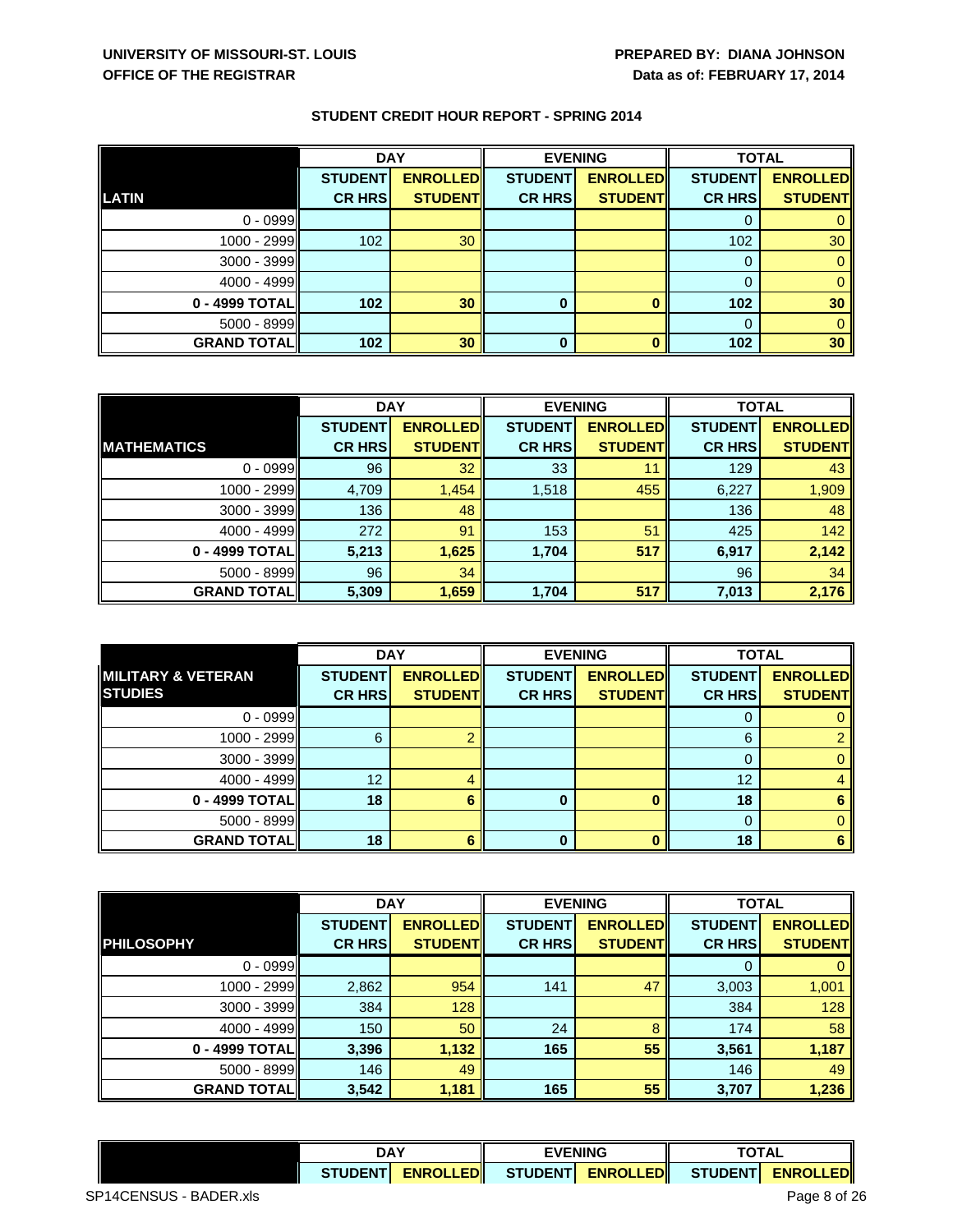| <b>PHYSICS</b>     | <b>CR HRS</b> | <b>STUDENT</b> | <b>CR HRS</b> | <b>STUDENT</b> | <b>CR HRS</b> | <b>STUDENT</b> |
|--------------------|---------------|----------------|---------------|----------------|---------------|----------------|
| $0 - 0999$         |               |                |               |                |               |                |
| $1000 - 2999$      | 880           | 212            | 408           | 90             | 1,288         | 302            |
| $3000 - 3999$      | 41            | 14             | 36            | 12             | 77            | 26             |
| $4000 - 4999$      | 130           | 41             |               |                | 130           | 41             |
| 0 - 4999 TOTAL     | 1,051         | 267            | 444           | 102            | 1,495         | 369            |
| $5000 - 8999$      | 127           | 41             |               |                | 127           | 41             |
| <b>GRAND TOTAL</b> | 1,178         | 308            | 444           | 102            | 1,622         | 410            |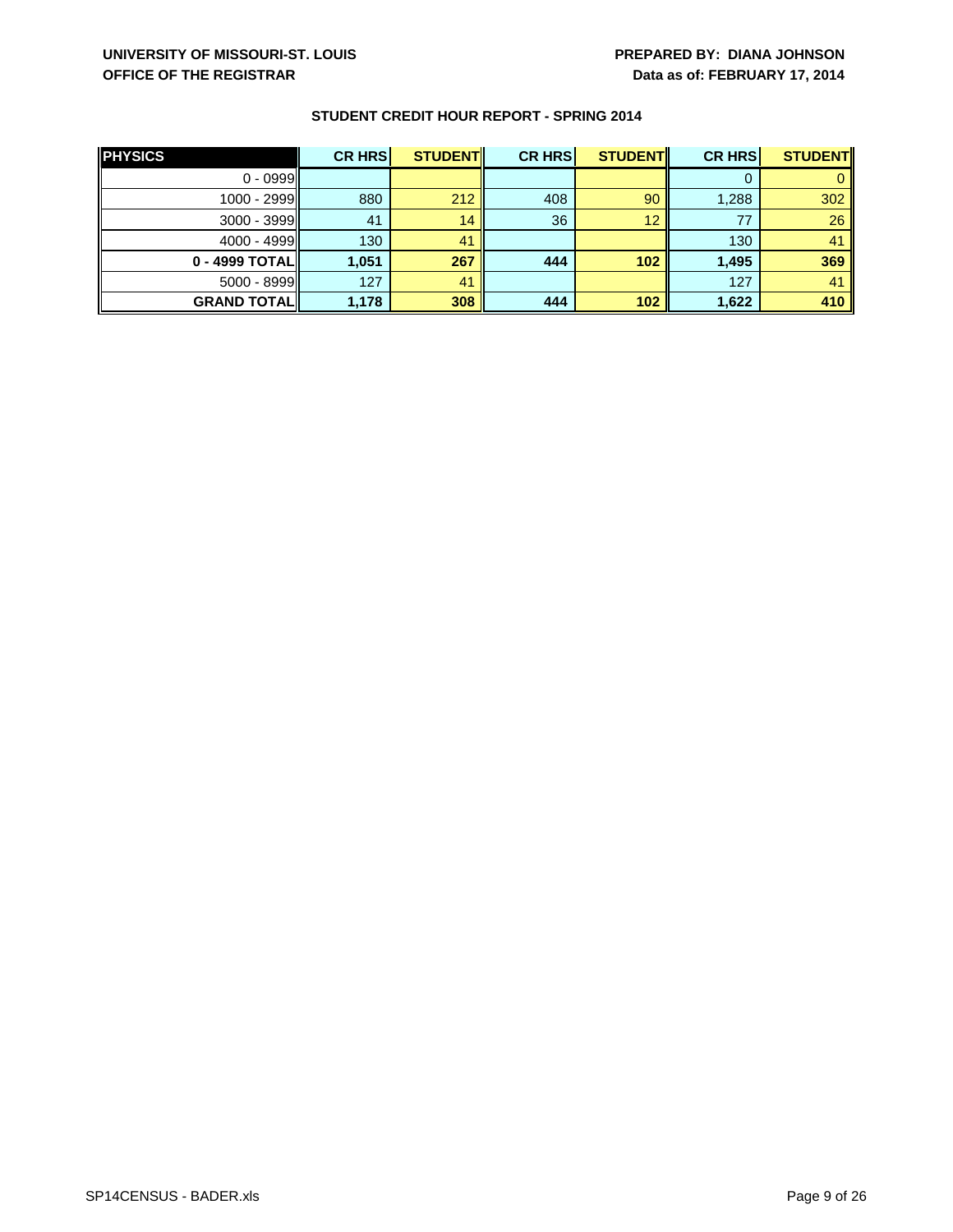|  | <b>STUDENT CREDIT HOUR REPORT - SPRING 2014</b> |  |  |
|--|-------------------------------------------------|--|--|
|--|-------------------------------------------------|--|--|

|                          | <b>DAY</b>     |                 | <b>EVENING</b> |                 | <b>TOTAL</b>   |                 |
|--------------------------|----------------|-----------------|----------------|-----------------|----------------|-----------------|
|                          | <b>STUDENT</b> | <b>ENROLLED</b> | <b>STUDENT</b> | <b>ENROLLED</b> | <b>STUDENT</b> | <b>ENROLLED</b> |
| <b>POLITICAL SCIENCE</b> | <b>CR HRS</b>  | <b>STUDENT</b>  | <b>CR HRS</b>  | <b>STUDENT</b>  | <b>CR HRS</b>  | <b>STUDENT</b>  |
| $0 - 0999$               |                |                 |                |                 | U              |                 |
| 1000 - 2999              | 669            | 223             | 81             | 27              | 750            | 250             |
| $3000 - 3999$            | 469            | 155             | 12             | 4               | 481            | 159             |
| $4000 - 4999$            | 51             | 17              | 33             | 11              | 84             | 28              |
| 0 - 4999 TOTAL           | 1,189          | 395             | 126            | 42              | 1,315          | 437             |
| 5000 - 8999              | 282            | 103             |                |                 | 282            | 103             |
| <b>GRAND TOTAL</b>       | 1,471          | 498             | 126            | 42              | 1,597          | 540             |

|                     | <b>DAY</b>     |                 | <b>EVENING</b> |                 | <b>TOTAL</b>   |                 |
|---------------------|----------------|-----------------|----------------|-----------------|----------------|-----------------|
|                     | <b>STUDENT</b> | <b>ENROLLED</b> | <b>STUDENT</b> | <b>ENROLLED</b> | <b>STUDENT</b> | <b>ENROLLED</b> |
| <b>PSYCHOLOGY</b>   | <b>CR HRS</b>  | <b>STUDENT</b>  | <b>CR HRS</b>  | <b>STUDENT</b>  | <b>CR HRS</b>  | <b>STUDENT</b>  |
| $0 - 0999$          |                |                 |                |                 |                |                 |
| 1000 - 2999         | 3,455          | 1,159           | 430            | 132             | 3,885          | 1,291           |
| $3000 - 3999$       | 507            | 179             |                |                 | 507            | 179             |
| 4000 - 4999         | 1,017          | 372             |                |                 | 1,017          | 372             |
| 0 - 4999 TOTAL      | 4,979          | 1,710           | 430            | 132             | 5,409          | 1,842           |
| 5000 - 8999         | 558            | 236             |                |                 | 558            | 236             |
| <b>GRAND TOTALI</b> | 5,537          | 1,946           | 430            | 132             | 5,967          | 2,078           |

|                    | <b>DAY</b>     |                 | <b>EVENING</b> |                 | <b>TOTAL</b>   |                 |
|--------------------|----------------|-----------------|----------------|-----------------|----------------|-----------------|
| <b>SCHOOL OF</b>   | <b>STUDENT</b> | <b>ENROLLED</b> | <b>STUDENT</b> | <b>ENROLLED</b> | <b>STUDENT</b> | <b>ENROLLED</b> |
| <b>SOCIAL WORK</b> | <b>CR HRS</b>  | <b>STUDENT</b>  | <b>CR HRS</b>  | <b>STUDENT</b>  | <b>CR HRS</b>  | <b>STUDENT</b>  |
| $0 - 0999$         |                |                 |                |                 | 0              |                 |
| 1000 - 2999        | 213            | 87              |                |                 | 213            | 87              |
| $3000 - 3999$      | 591            | 197             | 129            | 43              | 720            | 240             |
| $4000 - 4999$      | 363            | 121             | 316            | 105             | 679            | 226             |
| 0 - 4999 TOTAL     | 1,167          | 405             | 445            | 148             | 1,612          | 553             |
| $5000 - 8999$      | 1,094          | 375             |                |                 | 1,094          | 375             |
| <b>GRAND TOTAL</b> | 2,261          | 780             | 445            | 148             | 2,706          | 928             |

|                    | <b>DAY</b>     |                 | <b>EVENING</b> |                 | <b>TOTAL</b>   |                 |
|--------------------|----------------|-----------------|----------------|-----------------|----------------|-----------------|
|                    | <b>STUDENT</b> | <b>ENROLLED</b> | <b>STUDENT</b> | <b>ENROLLED</b> | <b>STUDENT</b> | <b>ENROLLED</b> |
| <b>SOCIOLOGY</b>   | <b>CR HRS</b>  | <b>STUDENT</b>  | <b>CR HRS</b>  | <b>STUDENT</b>  | <b>CR HRS</b>  | <b>STUDENT</b>  |
| $0 - 0999$         |                |                 |                |                 | 0              |                 |
| 1000 - 2999        | 906            | 302             | 45             | 15              | 951            | 317             |
| 3000 - 3999        | 171            | 57              | 15             | 5               | 186            | 62              |
| $4000 - 4999$      | 316            | 104             |                |                 | 316            | 104             |
| 0 - 4999 TOTAL     | 1,393          | 463             | 60             | 20              | 1,453          | 483             |
| 5000 - 8999        |                |                 |                |                 | $\Omega$       |                 |
| <b>GRAND TOTAL</b> | 1,393          | 463             | 60             | 20              | 1,453          | 483             |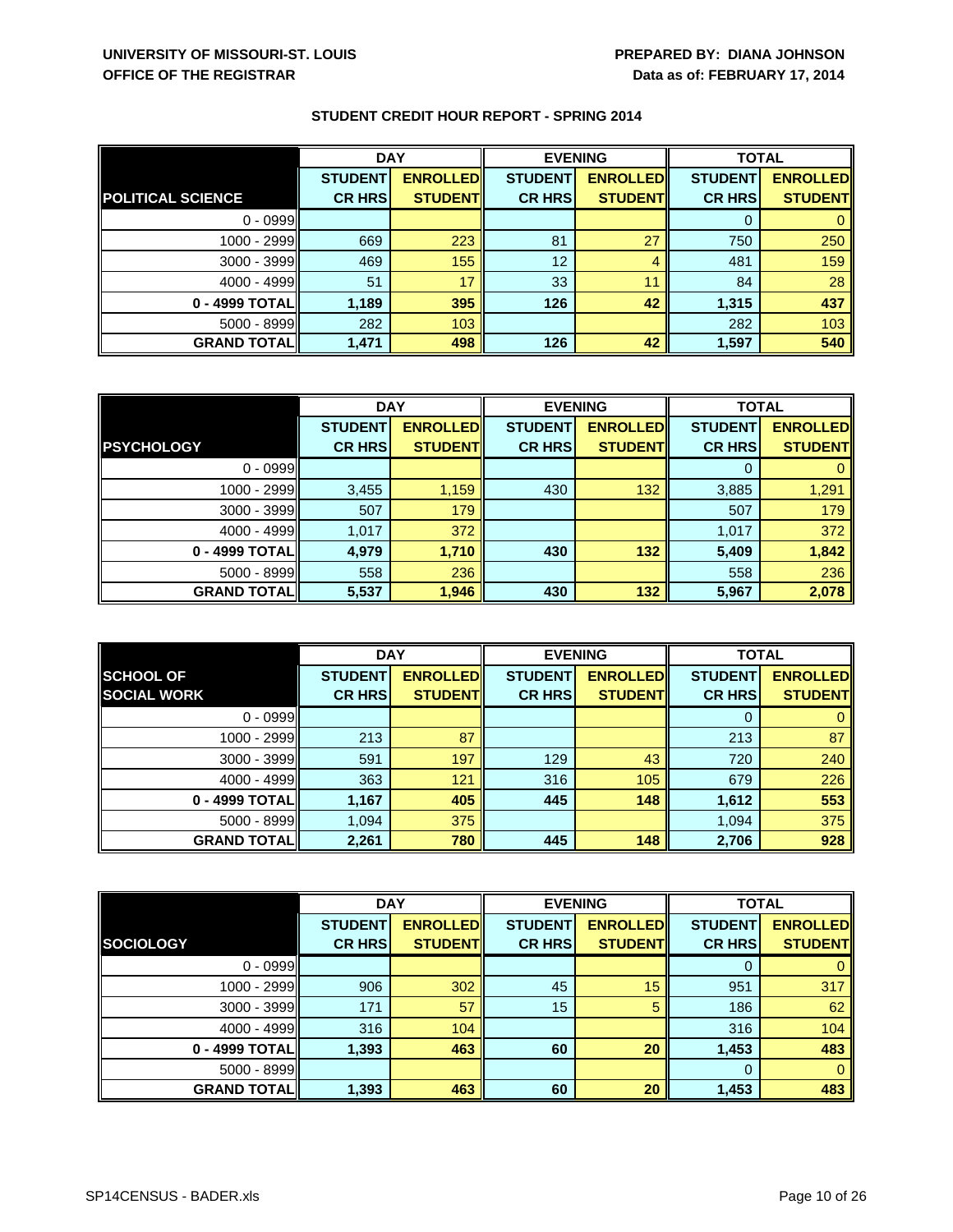|                    | <b>DAY</b>     |                 | <b>EVENING</b> |                 | <b>TOTAL</b>   |                 |
|--------------------|----------------|-----------------|----------------|-----------------|----------------|-----------------|
|                    | <b>STUDENT</b> | <b>ENROLLED</b> | <b>STUDENT</b> | <b>ENROLLED</b> | <b>STUDENT</b> | <b>ENROLLED</b> |
| <b>SPANISH</b>     | <b>CR HRS</b>  | <b>STUDENT</b>  | <b>CR HRS</b>  | <b>STUDENT</b>  | <b>CR HRS</b>  | <b>STUDENT</b>  |
| $0 - 0999$         |                |                 |                |                 | 0              |                 |
| 1000 - 2999        | 1,625          | 403             | 95             | 19              | 1,720          | 422             |
| 3000 - 3999        | 186            | 72              |                |                 | 186            | 72              |
| $4000 - 4999$      | 15             | 5               | 66             | 22              | 81             | 27              |
| 0 - 4999 TOTAL     | 1,826          | 480             | 161            | 41              | 1,987          | 521             |
| 5000 - 8999        | 36             | 12              |                |                 | 36             | 12              |
| <b>GRAND TOTAL</b> | 1,862          | 492             | 161            | 41              | 2,023          | 533             |

|                             | <b>DAY</b>     |                 | <b>EVENING</b> |                 | <b>TOTAL</b>   |                 |
|-----------------------------|----------------|-----------------|----------------|-----------------|----------------|-----------------|
| <b>WOMEN'S &amp; GENDER</b> | <b>STUDENT</b> | <b>ENROLLED</b> | <b>STUDENT</b> | <b>ENROLLED</b> | <b>STUDENT</b> | <b>ENROLLED</b> |
| <b>STUDIES</b>              | <b>CR HRS</b>  | <b>STUDENT</b>  | <b>CR HRS</b>  | <b>STUDENT</b>  | <b>CR HRS</b>  | <b>STUDENT</b>  |
| $0 - 0999$                  |                |                 |                |                 |                |                 |
| 1000 - 2999                 | 351            | 117             |                |                 | 351            | 117             |
| $3000 - 3999$               | 24             |                 | 3              |                 | 27             |                 |
| $4000 - 4999$               | 66             | 22              |                |                 | 66             | 22              |
| 0 - 4999 TOTAL              | 441            | 147             |                |                 | 444            | 148             |
| $5000 - 8999$               | 12             |                 |                |                 | 12             |                 |
| <b>GRAND TOTAL</b>          | 453            | 151             | 3              |                 | 456            | 152             |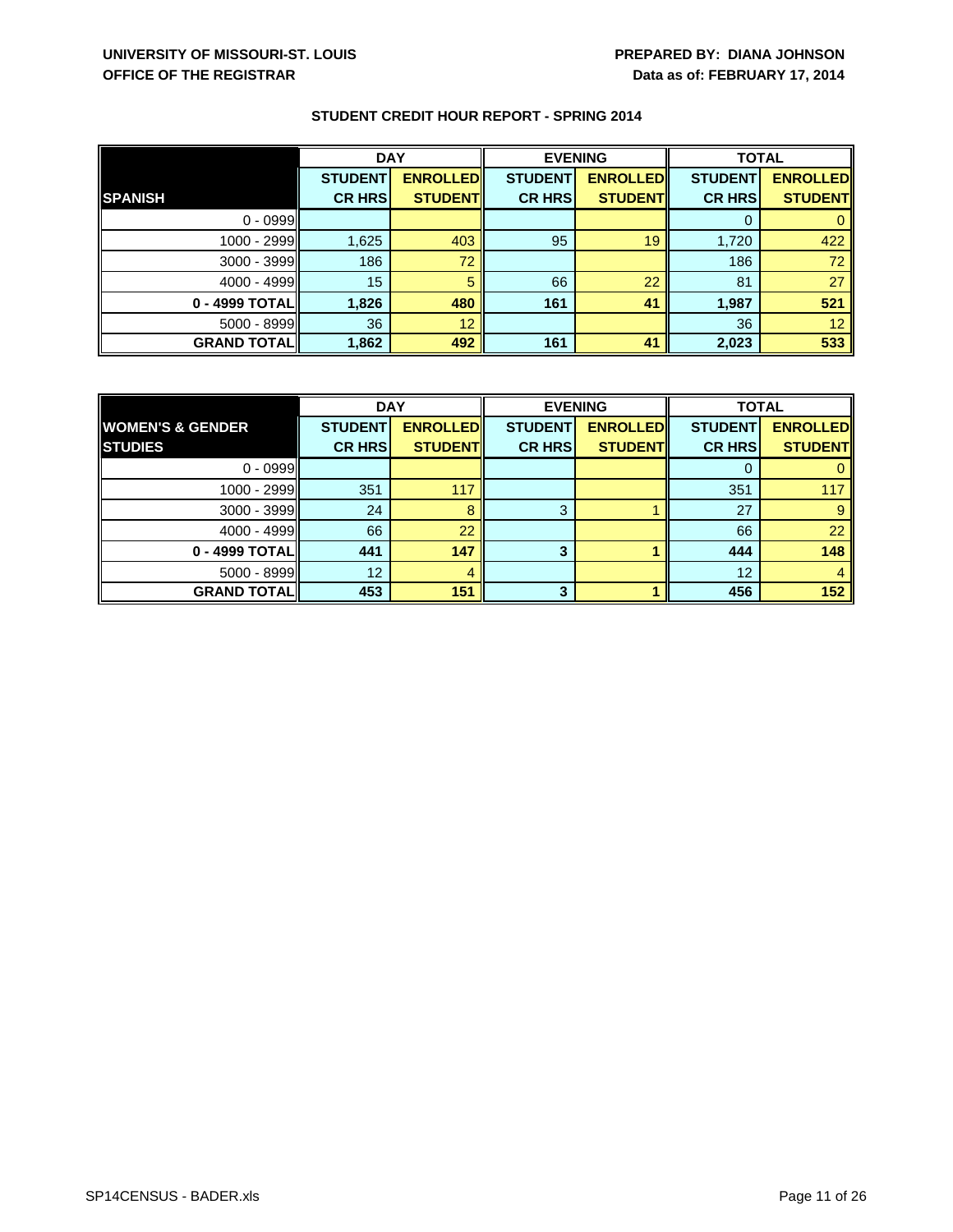|                      | <b>DAY</b>     |                 | <b>EVENING</b> |                 | <b>TOTAL</b>   |                 |
|----------------------|----------------|-----------------|----------------|-----------------|----------------|-----------------|
|                      | <b>STUDENT</b> | <b>ENROLLED</b> | <b>STUDENT</b> | <b>ENROLLED</b> | <b>STUDENT</b> | <b>ENROLLED</b> |
| <b>APPLIED MUSIC</b> | <b>CR HRS</b>  | <b>STUDENT</b>  | <b>CR HRS</b>  | <b>STUDENT</b>  | <b>CR HRS</b>  | <b>STUDENT</b>  |
| $0 - 0999$           |                |                 |                |                 | O              |                 |
| 1000 - 2999          | 56             | 56              |                |                 | 56             | 56              |
| 3000 - 3999          | 37             | 37              |                |                 | 37             | 37              |
| $4000 - 4999$        | 26             | 13              |                |                 | 26             | 13              |
| 0 - 4999 TOTAL       | 119            | 106             | $\bf{0}$       |                 | 119            | 106             |
| 5000 - 8999          |                |                 |                |                 |                |                 |
| <b>GRAND TOTAL</b>   | 120            | 107             | 0              |                 | 120            | 107             |

|                      | <b>DAY</b>     |                 | <b>EVENING</b> |                 | <b>TOTAL</b>   |                 |
|----------------------|----------------|-----------------|----------------|-----------------|----------------|-----------------|
|                      | <b>STUDENT</b> | <b>ENROLLED</b> | <b>STUDENT</b> | <b>ENROLLED</b> | <b>STUDENT</b> | <b>ENROLLED</b> |
| <b>ART EDUCATION</b> | <b>CR HRS</b>  | <b>STUDENT</b>  | <b>CR HRS</b>  | <b>STUDENT</b>  | <b>CR HRS</b>  | <b>STUDENT</b>  |
| $0 - 0999$           |                |                 |                |                 |                |                 |
| 1000 - 2999          | 165            | 55              |                |                 | 165            | 55              |
| $3000 - 3999$        | 51             | 17              |                |                 | 51             |                 |
| 4000 - 4999          | 45             | 15              |                |                 | 45             | 15              |
| 0 - 4999 TOTAL       | 261            | 87              |                |                 | 261            | 87              |
| $5000 - 8999$        | 24             |                 |                |                 | 24             |                 |
| <b>GRAND TOTAL</b>   | 285            | 95              | 0              |                 | 285            | 95              |

|                    | <b>DAY</b>     |                 | <b>EVENING</b> |                 | <b>TOTAL</b>   |                 |
|--------------------|----------------|-----------------|----------------|-----------------|----------------|-----------------|
|                    | <b>STUDENT</b> | <b>ENROLLED</b> | <b>STUDENT</b> | <b>ENROLLED</b> | <b>STUDENT</b> | <b>ENROLLED</b> |
| <b>ART HISTORY</b> | <b>CR HRS</b>  | <b>STUDENT</b>  | <b>CR HRS</b>  | <b>STUDENT</b>  | <b>CR HRS</b>  | <b>STUDENT</b>  |
| $0 - 0999$         |                |                 |                |                 |                |                 |
| 1000 - 2999        | 789            | 263             | 114            | 38              | 903            | 301             |
| 3000 - 3999        | 145            | 48              | 42             | 14              | 187            | 62              |
| 4000 - 4999        | 33             | 11              |                |                 | 33             |                 |
| 0 - 4999 TOTAL     | 967            | 322             | 156            | 52              | 1,123          | 374             |
| 5000 - 8999        | 6              |                 |                |                 | 6              |                 |
| <b>GRAND TOTAL</b> | 973            | 324             | 156            | 52              | 1,129          | 376             |

|                      | <b>DAY</b>     |                 | <b>EVENING</b> |                 | <b>TOTAL</b>   |                 |
|----------------------|----------------|-----------------|----------------|-----------------|----------------|-----------------|
|                      | <b>STUDENT</b> | <b>ENROLLED</b> | <b>STUDENT</b> | <b>ENROLLED</b> | <b>STUDENT</b> | <b>ENROLLED</b> |
| <b>COMMUNICATION</b> | <b>CR HRS</b>  | <b>STUDENT</b>  | <b>CR HRS</b>  | <b>STUDENT</b>  | <b>CR HRS</b>  | <b>STUDENT</b>  |
| $0 - 0999$           |                |                 |                |                 | 0              |                 |
| 1000 - 2999          | 2,208          | 736             | 93             | 31              | 2,301          | 767             |
| $3000 - 3999$        | 1,206          | 402             |                |                 | 1,206          | 402             |
| $4000 - 4999$        | 236            | 69              |                |                 | 236            | 69              |
| 0 - 4999 TOTAL       | 3,650          | 1,207           | 93             | 31              | 3,743          | 1,238           |
| 5000 - 8999          | 97             | 30              |                |                 | 97             | 30              |
| <b>GRAND TOTAL</b>   | 3,747          | 1,237           | 93             | 31              | 3,840          | 1,268           |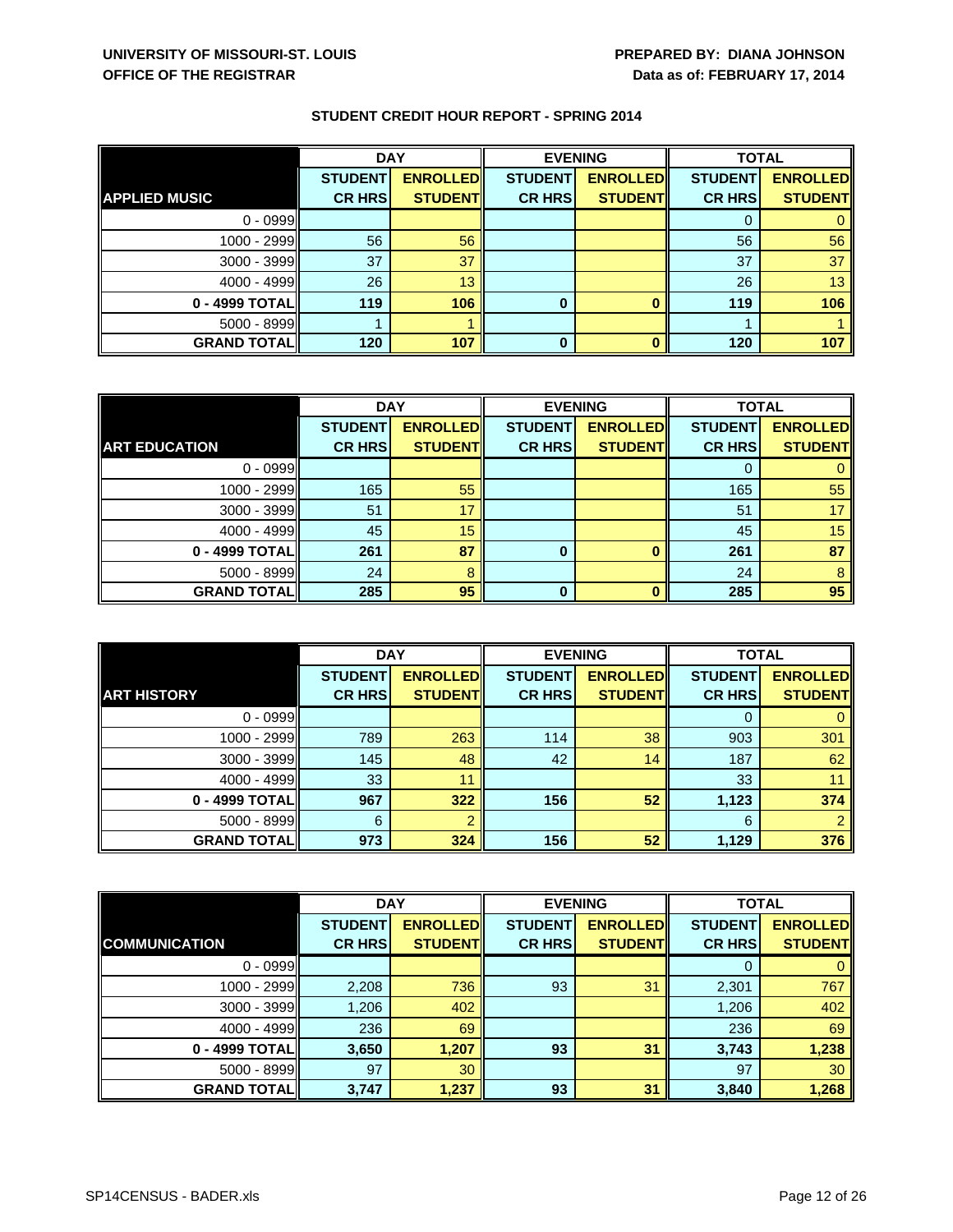|                    | <b>DAY</b>     |                 | <b>EVENING</b> |                 | <b>TOTAL</b>   |                 |
|--------------------|----------------|-----------------|----------------|-----------------|----------------|-----------------|
| <b>ENSEMBLE</b>    | <b>STUDENT</b> | <b>ENROLLED</b> | <b>STUDENT</b> | <b>ENROLLED</b> | <b>STUDENT</b> | <b>ENROLLED</b> |
| <b>PERFORMANCE</b> | <b>CR HRS</b>  | <b>STUDENT</b>  | <b>CR HRS</b>  | <b>STUDENT</b>  | <b>CR HRS</b>  | <b>STUDENT</b>  |
| $0 - 0999$         |                |                 |                |                 |                |                 |
| 1000 - 2999        | 250            | 250             | 3              | R               | 253            | 253             |
| 3000 - 3999        |                |                 |                |                 | 0              |                 |
| $4000 - 4999$      | ົ              |                 |                |                 | 3              |                 |
| 0 - 4999 TOTAL     | 253            | 253             | 3              | 2               | 256            | 256             |
| 5000 - 8999        |                |                 |                |                 | 0              |                 |
| <b>GRAND TOTAL</b> | 253            | 253             | 3              | З               | 256            | 256             |

|                      | <b>DAY</b>     |                 | <b>EVENING</b> |                 | <b>TOTAL</b>   |                 |
|----------------------|----------------|-----------------|----------------|-----------------|----------------|-----------------|
|                      | <b>STUDENT</b> | <b>ENROLLED</b> | <b>STUDENT</b> | <b>ENROLLED</b> | <b>STUDENT</b> | <b>ENROLLED</b> |
| <b>MEDIA STUDIES</b> | <b>CR HRS</b>  | <b>STUDENT</b>  | <b>CR HRS</b>  | <b>STUDENT</b>  | <b>CR HRS</b>  | <b>STUDENT</b>  |
| $0 - 0999$           |                |                 |                |                 |                |                 |
| 1000 - 2999          | 1,185          | 395             | 63             | 21              | 1,248          | 416             |
| $3000 - 3999$        | 543            | 172             | 72             | 24              | 615            | 196             |
| $4000 - 4999$        | 6              |                 |                |                 | 6              |                 |
| 0 - 4999 TOTAL       | 1,734          | 569             | 135            | 45              | 1,869          | 614             |
| $5000 - 8999$        |                |                 |                |                 |                |                 |
| <b>GRAND TOTALI</b>  | 1,734          | 569             | 135            | 45              | 1,869          | 614             |

|                        | <b>DAY</b>     |                 | <b>EVENING</b> |                 | <b>TOTAL</b>   |                 |
|------------------------|----------------|-----------------|----------------|-----------------|----------------|-----------------|
|                        | <b>STUDENT</b> | <b>ENROLLED</b> | <b>STUDENT</b> | <b>ENROLLED</b> | <b>STUDENT</b> | <b>ENROLLED</b> |
| <b>MUSIC EDUCATION</b> | <b>CR HRS</b>  | <b>STUDENT</b>  | <b>CR HRS</b>  | <b>STUDENT</b>  | <b>CR HRS</b>  | <b>STUDENT</b>  |
| $0 - 0999$             |                |                 |                |                 | 0              |                 |
| 1000 - 2999            |                |                 |                |                 | $\Omega$       |                 |
| 3000 - 3999            | 135            | 50              | 33             |                 | 168            | 61              |
| 4000 - 4999            |                |                 |                |                 | 0              |                 |
| 0 - 4999 TOTAL         | 135            | 50              | 33             | 11              | 168            | 61              |
| 5000 - 8999            | 90             | 30              |                |                 | 90             | 30              |
| <b>GRAND TOTAL</b>     | 225            | 80              | 33             | 11              | 258            | 91              |

|                      | <b>DAY</b>     |                 | <b>EVENING</b> |                 | <b>TOTAL</b>   |                 |
|----------------------|----------------|-----------------|----------------|-----------------|----------------|-----------------|
|                      | <b>STUDENT</b> | <b>ENROLLED</b> | <b>STUDENT</b> | <b>ENROLLED</b> | <b>STUDENT</b> | <b>ENROLLED</b> |
| <b>MUSIC HISTORY</b> | <b>CR HRS</b>  | <b>STUDENT</b>  | <b>CR HRS</b>  | <b>STUDENT</b>  | <b>CR HRS</b>  | <b>STUDENT</b>  |
| $0 - 0999$           |                |                 |                |                 | 0              |                 |
| $1000 - 2999$        | 618            | 206             |                |                 | 618            | 206             |
| $3000 - 3999$        |                |                 |                |                 | $\Omega$       |                 |
| $4000 - 4999$        | 12             |                 |                |                 | 12             |                 |
| 0 - 4999 TOTAL       | 630            | 210             | 0              |                 | 630            | 210             |
| 5000 - 8999          |                |                 |                |                 | $\Omega$       |                 |
| <b>GRAND TOTAL</b>   | 630            | 210             | $\bf{0}$       |                 | 630            | 210             |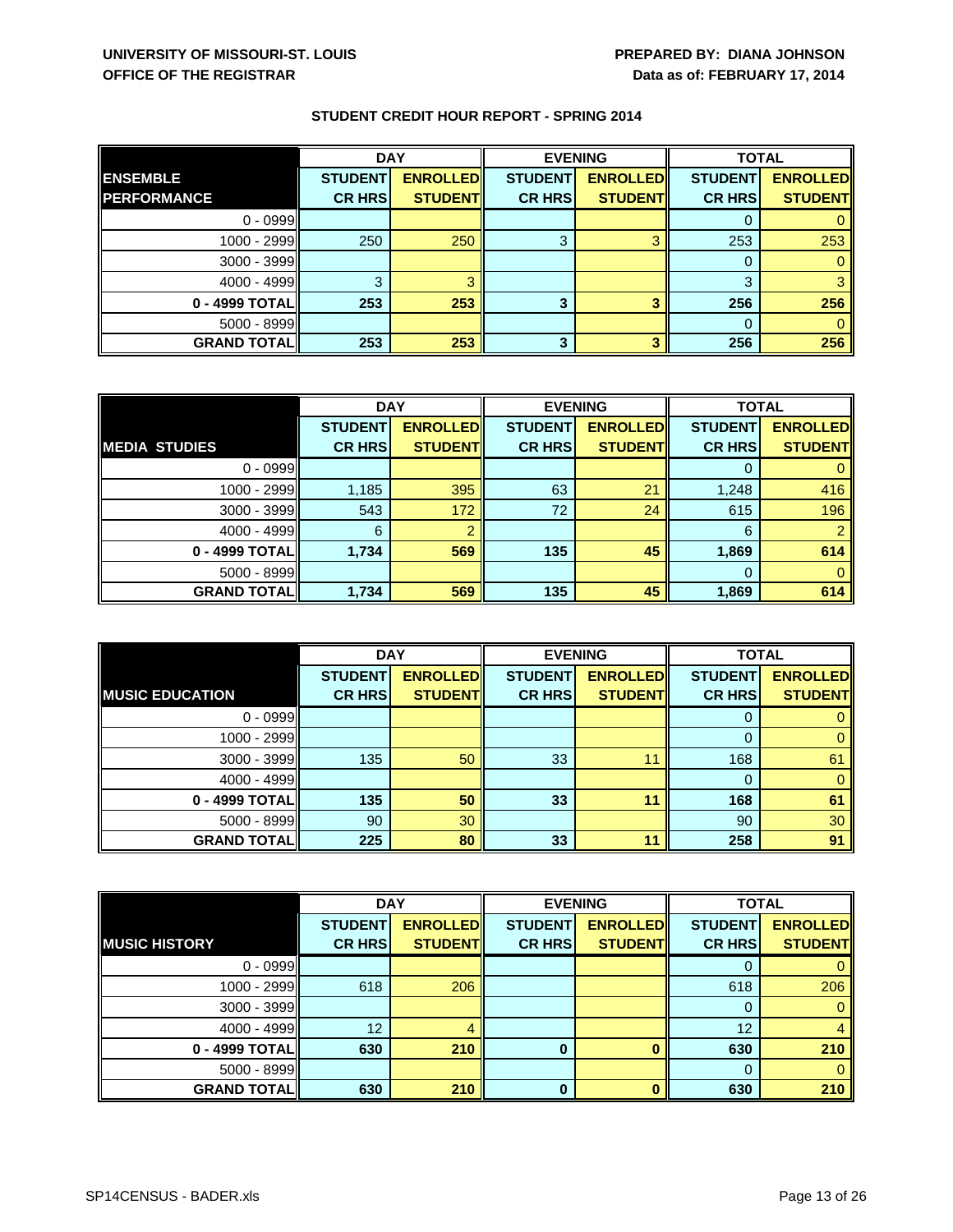|                    | <b>DAY</b>     |                 | <b>EVENING</b> |                 |                | <b>TOTAL</b>    |  |
|--------------------|----------------|-----------------|----------------|-----------------|----------------|-----------------|--|
|                    | <b>STUDENT</b> | <b>ENROLLED</b> | <b>STUDENT</b> | <b>ENROLLED</b> | <b>STUDENT</b> | <b>ENROLLED</b> |  |
| <b>PEDAGOGY</b>    | <b>CR HRS</b>  | <b>STUDENT</b>  | <b>CR HRS</b>  | <b>STUDENT</b>  | <b>CR HRS</b>  | <b>STUDENT</b>  |  |
| $0 - 0999$         |                |                 |                |                 | O              |                 |  |
| 1000 - 2999        | 30             | 15              |                |                 | 30             | 15              |  |
| 3000 - 3999        |                |                 |                |                 | $\Omega$       |                 |  |
| 4000 - 4999        |                |                 |                |                 | $\Omega$       |                 |  |
| 0 - 4999 TOTAL     | 30             | 15              | 0              |                 | 30             | 15              |  |
| 5000 - 8999        |                |                 |                |                 | $\Omega$       |                 |  |
| <b>GRAND TOTAL</b> | 30             | 15              | 0              |                 | 30             | 15              |  |

|                    | <b>DAY</b>     |                 | <b>EVENING</b> |                 | <b>TOTAL</b>   |                 |
|--------------------|----------------|-----------------|----------------|-----------------|----------------|-----------------|
|                    | <b>STUDENT</b> | <b>ENROLLED</b> | <b>STUDENT</b> | <b>ENROLLED</b> | <b>STUDENT</b> | <b>ENROLLED</b> |
| <b>PRACTICUM</b>   | <b>CR HRS</b>  | <b>STUDENT</b>  | <b>CR HRS</b>  | <b>STUDENT</b>  | <b>CR HRS</b>  | <b>STUDENT</b>  |
| $0 - 0999$         |                |                 |                |                 |                |                 |
| 1000 - 2999        | 104            | 75              |                |                 | 104            | 75              |
| 3000 - 3999        | 10             |                 |                |                 | 10             |                 |
| 4000 - 4999        | ົ              |                 |                |                 | ົ              |                 |
| 0 - 4999 TOTAL     | 116            | 80              | 0              |                 | 116            | 80              |
| $5000 - 8999$      |                |                 |                |                 |                |                 |
| <b>GRAND TOTAL</b> | 116            | 80              | 0              |                 | 116            | 80              |

|                    |                | <b>DAY</b>      |                | <b>EVENING</b>  |                | <b>TOTAL</b>    |  |
|--------------------|----------------|-----------------|----------------|-----------------|----------------|-----------------|--|
|                    | <b>STUDENT</b> | <b>ENROLLED</b> | <b>STUDENT</b> | <b>ENROLLED</b> | <b>STUDENT</b> | <b>ENROLLED</b> |  |
| <b>STUDIO ART</b>  | <b>CR HRS</b>  | <b>STUDENT</b>  | <b>CR HRS</b>  | <b>STUDENT</b>  | <b>CR HRS</b>  | <b>STUDENT</b>  |  |
| $0 - 0999$         |                |                 |                |                 | U              |                 |  |
| 1000 - 2999        | 1,051          | 351             | 150            | 50              | 1,201          | 401             |  |
| 3000 - 3999        | 378            | 126             | 21             |                 | 399            | 133             |  |
| 4000 - 4999        | 108            | 36              |                |                 | 108            | 36              |  |
| 0 - 4999 TOTAL     | 1,537          | 513             | 171            | 57              | 1,708          | 570             |  |
| 5000 - 8999        | 3              |                 |                |                 | 3              |                 |  |
| <b>GRAND TOTAL</b> | 1,540          | 514             | 171            | 57              | 1,711          | 571             |  |

|                    | <b>DAY</b>     |                 | <b>EVENING</b> |                 | <b>TOTAL</b>   |                 |
|--------------------|----------------|-----------------|----------------|-----------------|----------------|-----------------|
|                    | <b>STUDENT</b> | <b>ENROLLED</b> | <b>STUDENT</b> | <b>ENROLLED</b> | <b>STUDENT</b> | <b>ENROLLED</b> |
| <b>THEATRE</b>     | <b>CR HRS</b>  | <b>STUDENT</b>  | <b>CR HRS</b>  | <b>STUDENT</b>  | <b>CR HRS</b>  | <b>STUDENT</b>  |
| $0 - 0999$         |                |                 |                |                 | O              |                 |
| $1000 - 2999$      |                |                 |                |                 |                |                 |
| $3000 - 3999$      |                |                 |                |                 | 0              |                 |
| 4000 - 4999        |                |                 |                |                 | 0              |                 |
| 0 - 4999 TOTAL     |                |                 |                |                 | 0              |                 |
| $5000 - 8999$      |                |                 |                |                 | 0              |                 |
| <b>GRAND TOTAL</b> |                |                 | 0              |                 | 0              |                 |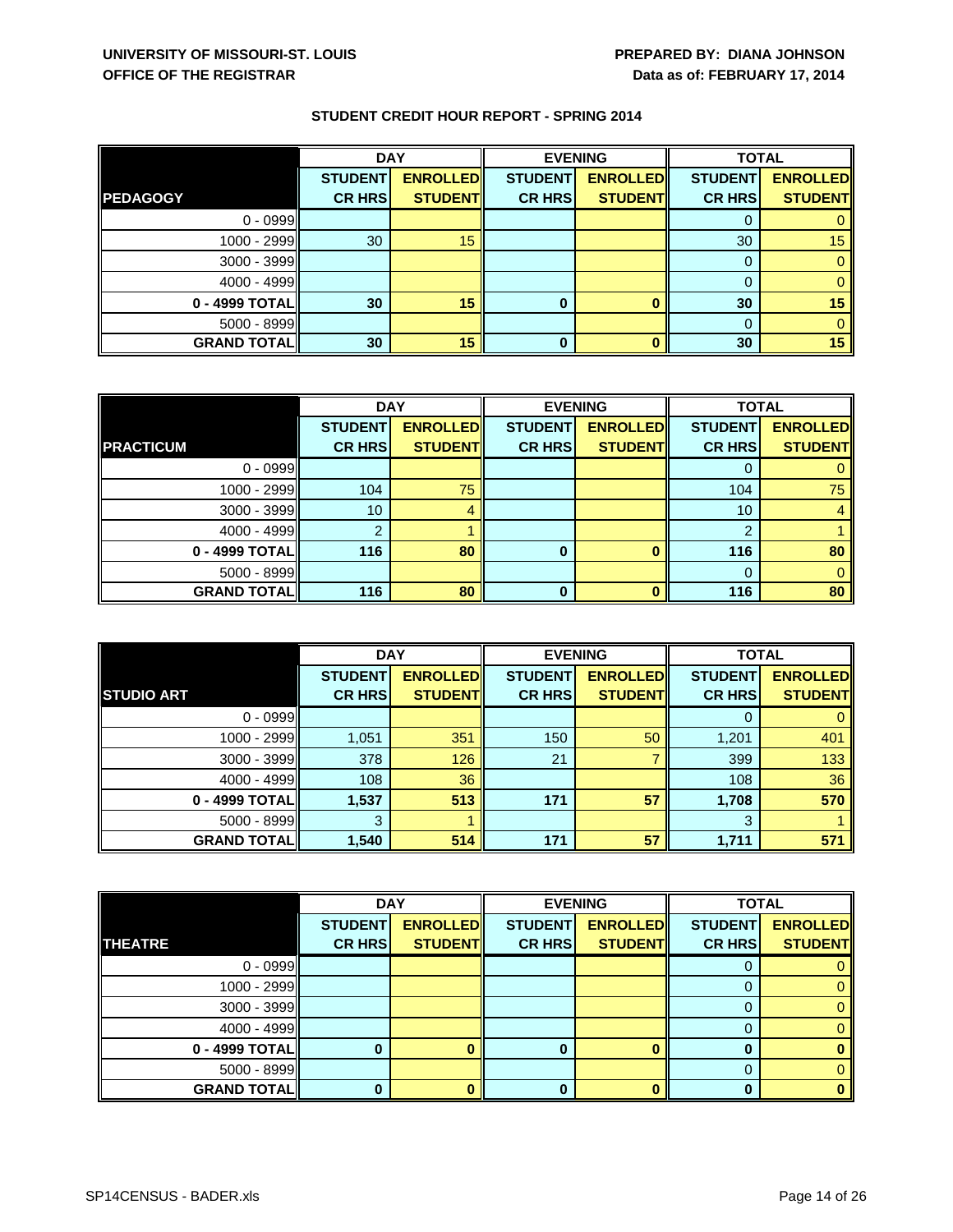|                          | <b>DAY</b>     |                 | <b>EVENING</b> |                 | <b>TOTAL</b>   |                 |
|--------------------------|----------------|-----------------|----------------|-----------------|----------------|-----------------|
|                          | <b>STUDENT</b> | <b>ENROLLED</b> | <b>STUDENT</b> | <b>ENROLLED</b> | <b>STUDENT</b> | <b>ENROLLED</b> |
| <b>THEATRE AND DANCE</b> | <b>CR HRS</b>  | <b>STUDENT</b>  | <b>CR HRS</b>  | <b>STUDENT</b>  | <b>CR HRS</b>  | <b>STUDENT</b>  |
| $0 - 0999$               |                |                 |                |                 | O              |                 |
| 1000 - 2999              | 643            | 222             | 39             | 13              | 682            | 235             |
| 3000 - 3999              | 96             | 36              |                |                 | 96             | 36              |
| $4000 - 4999$            | 60             | 19              |                |                 | 60             | 19              |
| 0 - 4999 TOTAL           | 799            | 277             | 39             | 13              | 838            | 290             |
| 5000 - 8999              |                |                 |                |                 | 0              |                 |
| <b>GRAND TOTAL</b>       | 799            | 277             | 39             | 13              | 838            | 290             |

|                                 | <b>DAY</b>     |                 | <b>EVENING</b> |                 | <b>TOTAL</b>   |                 |
|---------------------------------|----------------|-----------------|----------------|-----------------|----------------|-----------------|
|                                 | <b>STUDENT</b> | <b>ENROLLED</b> | <b>STUDENT</b> | <b>ENROLLED</b> | <b>STUDENT</b> | <b>ENROLLED</b> |
| <b>THEORY &amp; COMPOSITION</b> | <b>CR HRS</b>  | <b>STUDENT</b>  | <b>CR HRS</b>  | <b>STUDENT</b>  | <b>CR HRS</b>  | <b>STUDENT</b>  |
| $0 - 0999$                      |                |                 |                |                 |                |                 |
| 1000 - 2999                     | 159            | 79              |                |                 | 159            | 79              |
| $3000 - 3999$                   | 112            | 44              |                |                 | 112            | 44              |
| $4000 - 4999$                   |                |                 |                |                 |                |                 |
| 0 - 4999 TOTAL                  | 271            | 123             |                |                 | 271            | 123             |
| $5000 - 8999$                   |                |                 |                |                 |                |                 |
| <b>GRAND TOTALI</b>             | 271            | 123             | 0              |                 | 271            | 123             |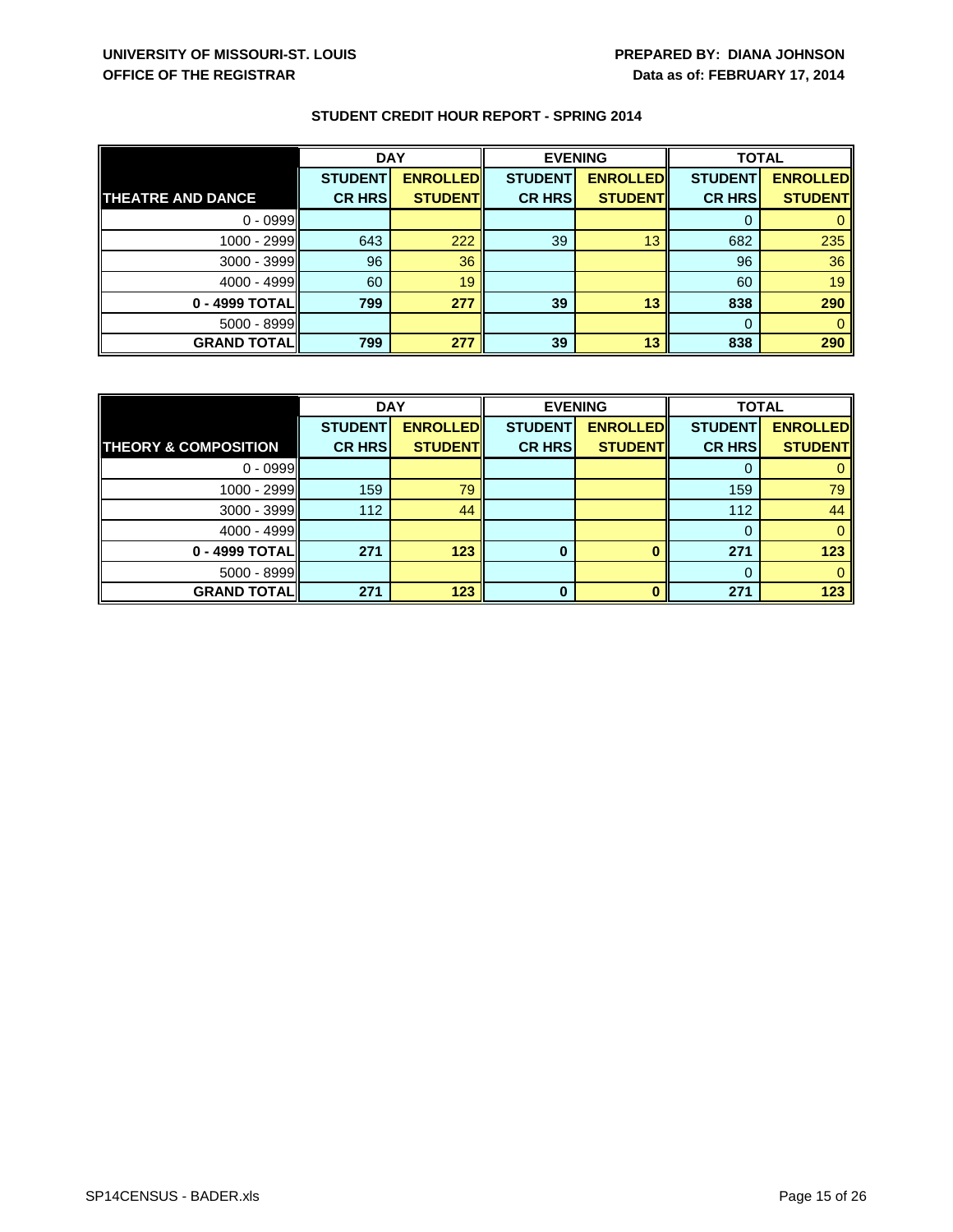|                    | <b>DAY</b>     |                 | <b>EVENING</b> |                 | <b>TOTAL</b>   |                 |
|--------------------|----------------|-----------------|----------------|-----------------|----------------|-----------------|
|                    | <b>STUDENT</b> | <b>ENROLLED</b> | <b>STUDENT</b> | <b>ENROLLED</b> | <b>STUDENT</b> | <b>ENROLLED</b> |
| <b>ACCOUNTING</b>  | <b>CR HRS</b>  | <b>STUDENT</b>  | <b>CR HRS</b>  | <b>STUDENT</b>  | <b>CR HRS</b>  | <b>STUDENT</b>  |
| $0 - 0999$         |                |                 |                |                 | 0              |                 |
| 1000 - 2999        | 1,206          | 402             | 240            | 80              | 1,446          | 482             |
| $3000 - 3999$      | 768            | 264             | 552            | 184             | 1,320          | 448             |
| 4000 - 4999        | 33             | 11              | 159            | 53              | 192            | 64              |
| 0 - 4999 TOTALII   | 2,007          | 677             | 951            | 317             | 2,958          | 994             |
| 5000-8999          | 622            | 208             |                |                 | 622            | 208             |
| <b>GRAND TOTAL</b> | 2,629          | 885             | 951            | 317             | 3,580          | 1,202           |

|                       | <b>DAY</b>     |                 | <b>EVENING</b> |                 | <b>TOTAL</b>   |                 |
|-----------------------|----------------|-----------------|----------------|-----------------|----------------|-----------------|
| <b>BUSINESS</b>       | <b>STUDENT</b> | <b>ENROLLED</b> | <b>STUDENT</b> | <b>ENROLLED</b> | <b>STUDENT</b> | <b>ENROLLED</b> |
| <b>ADMINISTRATION</b> | <b>CR HRS</b>  | <b>STUDENT</b>  | <b>CR HRS</b>  | <b>STUDENT</b>  | <b>CR HRS</b>  | <b>STUDENT</b>  |
| $0 - 0999$            |                |                 |                |                 |                |                 |
| 1000 - 2999           | 1,035          | 345             | 120            | 40              | 1,155          | 385             |
| $3000 - 3999$         |                |                 |                |                 | 4              |                 |
| $4000 - 4999$         |                |                 |                |                 | $\Omega$       |                 |
| 0 - 4999 TOTAL        | 1,039          | 347             | 120            | 40              | 1,159          | 387             |
| 5000 - 8999           | 792            | 272             |                |                 | 792            | 272             |
| <b>GRAND TOTAL</b>    | 1,831          | 619             | 120            | 40              | 1,951          | 659             |

|                    | <b>DAY</b>     |                 | <b>EVENING</b> |                 | <b>TOTAL</b>   |                 |
|--------------------|----------------|-----------------|----------------|-----------------|----------------|-----------------|
|                    | <b>STUDENT</b> | <b>ENROLLED</b> | <b>STUDENT</b> | <b>ENROLLED</b> | <b>STUDENT</b> | <b>ENROLLED</b> |
| <b>FINANCE</b>     | <b>CR HRS</b>  | <b>STUDENT</b>  | <b>CR HRS</b>  | <b>STUDENT</b>  | <b>CR HRS</b>  | <b>STUDENT</b>  |
| $0 - 0999$         |                |                 |                |                 | 0              |                 |
| 1000 - 2999        | 48             | 16              |                |                 | 48             | 16              |
| 3000 - 3999        | 1,775          | 608             | 359            | 127             | 2,134          | 735             |
| 4000 - 4999        |                |                 |                |                 | 0              |                 |
| 0 - 4999 TOTAL     | 1,823          | 624             | 359            | 127             | 2,182          | 751             |
| $5000 - 8999$      | 311            | 104             |                |                 | 311            | 104             |
| <b>GRAND TOTAL</b> | 2,134          | 728             | 359            | 127             | 2,493          | 855             |

|                    | <b>DAY</b>     |                 | <b>EVENING</b> |                 |                | <b>TOTAL</b>    |  |
|--------------------|----------------|-----------------|----------------|-----------------|----------------|-----------------|--|
| <b>INFORMATION</b> | <b>STUDENT</b> | <b>ENROLLED</b> | <b>STUDENT</b> | <b>ENROLLED</b> | <b>STUDENT</b> | <b>ENROLLED</b> |  |
| <b>SYSTEMS</b>     | <b>CR HRS</b>  | <b>STUDENTI</b> | <b>CR HRS</b>  | <b>STUDENT</b>  | <b>CR HRS</b>  | <b>STUDENT</b>  |  |
| $0 - 0999$         |                |                 |                |                 | 0              |                 |  |
| 1000 - 2999        | 1,749          | 583             | 369            | 123             | 2,118          | 706             |  |
| $3000 - 3999$      | 171            | 57              | 369            | 123             | 540            | 180             |  |
| $4000 - 4999$      |                |                 | 66             | $22^{\circ}$    | 66             | 22              |  |
| 0 - 4999 TOTAL     | 1,920          | 640             | 804            | 268             | 2,724          | 908             |  |
| 5000 - 8999        | 429            | 143             |                |                 | 429            | 143             |  |
| <b>GRAND TOTAL</b> | 2,349          | 783             | 804            | 268             | 3,153          | 1,051           |  |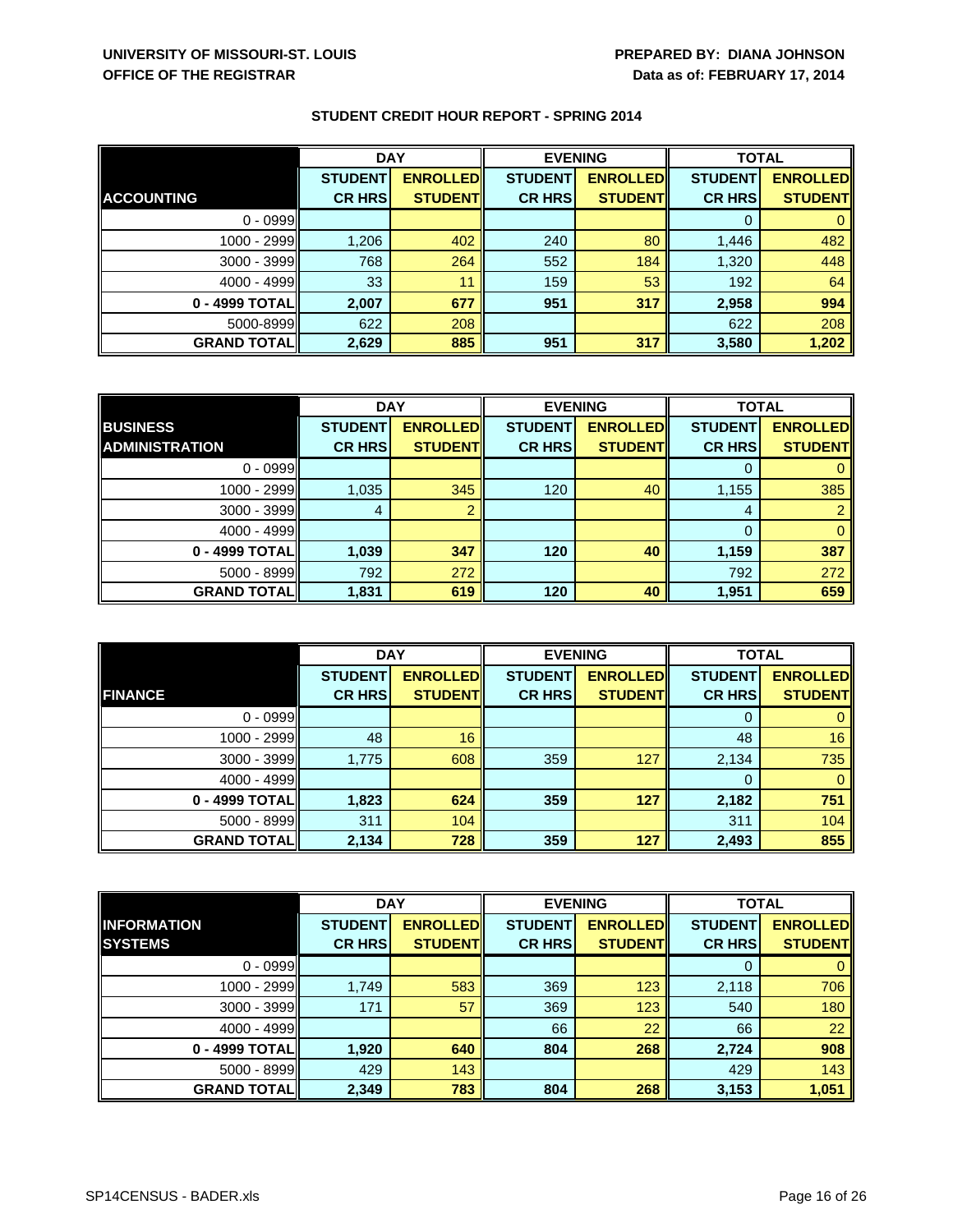| <b>LOGISTICS &amp;</b> | <b>DAY</b>     |                 | <b>EVENING</b> |                 | <b>TOTAL</b>   |                 |
|------------------------|----------------|-----------------|----------------|-----------------|----------------|-----------------|
| <b>OPERATIONS</b>      | <b>STUDENT</b> | <b>ENROLLED</b> | <b>STUDENT</b> | <b>ENROLLED</b> | <b>STUDENT</b> | <b>ENROLLED</b> |
| <b>MANAGEMENT</b>      | <b>CR HRS</b>  | <b>STUDENTI</b> | <b>CR HRS</b>  | <b>STUDENT</b>  | <b>CR HRS</b>  | <b>STUDENT</b>  |
| $0 - 0999$             |                |                 |                |                 | O              |                 |
| 1000 - 2999            |                |                 |                |                 | $\Omega$       |                 |
| $3000 - 3999$          | 1,350          | 450             | 294            | 98              | 1,644          | 548             |
| $4000 - 4999$          | 96             | 32              | 102            | 34              | 198            | 66              |
| 0 - 4999 TOTALI        | 1,446          | 482             | 396            | 132             | 1,842          | 614             |
| 5000 - 8999            | 545            | 183             |                |                 | 545            | 183             |
| <b>GRAND TOTALI</b>    | 1,991          | 665             | 396            | 132             | 2,387          | 797             |

|                     | <b>DAY</b>     |                 | <b>EVENING</b> |                 | <b>TOTAL</b>   |                 |
|---------------------|----------------|-----------------|----------------|-----------------|----------------|-----------------|
|                     | <b>STUDENT</b> | <b>ENROLLED</b> | <b>STUDENT</b> | <b>ENROLLED</b> | <b>STUDENT</b> | <b>ENROLLED</b> |
| <b>MANAGEMENT</b>   | <b>CR HRS</b>  | <b>STUDENT</b>  | <b>CR HRS</b>  | <b>STUDENT</b>  | <b>CR HRS</b>  | <b>STUDENT</b>  |
| $0 - 0999$          |                |                 |                |                 |                |                 |
| 1000 - 2999         |                |                 |                |                 | $\Omega$       |                 |
| 3000 - 3999         | 1,539          | 513             | 345            | 115             | 1,884          | 628             |
| $4000 - 4999$       | 543            | 181             | 183            | 61              | 726            | 242             |
| 0 - 4999 TOTAL      | 2,082          | 694             | 528            | 176             | 2,610          | 870             |
| 5000 - 8999         | 372            | 124             |                |                 | 372            | 124             |
| <b>GRAND TOTALI</b> | 2,454          | 818             | 528            | 176             | 2,982          | 994             |

|                      | <b>DAY</b>     |                 | <b>EVENING</b> |                 | <b>TOTAL</b>   |                 |
|----------------------|----------------|-----------------|----------------|-----------------|----------------|-----------------|
| <b>INTERNATIONAL</b> | <b>STUDENT</b> | <b>ENROLLED</b> | <b>STUDENT</b> | <b>ENROLLED</b> | <b>STUDENT</b> | <b>ENROLLED</b> |
| <b>BUSINESS</b>      | <b>CR HRS</b>  | <b>STUDENT</b>  | <b>CR HRS</b>  | <b>STUDENT</b>  | <b>CR HRS</b>  | <b>STUDENT</b>  |
| $0 - 0999$           |                |                 |                |                 | 0              |                 |
| 1000 - 2999          |                |                 |                |                 | $\Omega$       |                 |
| 3000 - 3999          | 399            | 133             | 51             | 17              | 450            | 150             |
| 4000 - 4999          |                |                 | 63             | 21              | 63             | 21              |
| 0 - 4999 TOTAL       | 399            | 133             | 114            | 38              | 513            | 171             |
| 5000 - 8999          | 27             | 9               |                |                 | 27             |                 |
| <b>GRAND TOTAL</b>   | 426            | 142             | 114            | 38              | 540            | 180             |

|                    | <b>DAY</b>     |                 | <b>EVENING</b> |                 | <b>TOTAL</b>   |                 |
|--------------------|----------------|-----------------|----------------|-----------------|----------------|-----------------|
|                    | <b>STUDENT</b> | <b>ENROLLED</b> | <b>STUDENT</b> | <b>ENROLLED</b> | <b>STUDENT</b> | <b>ENROLLED</b> |
| <b>MARKETING</b>   | <b>CR HRS</b>  | <b>STUDENT</b>  | <b>CR HRS</b>  | <b>STUDENT</b>  | <b>CR HRS</b>  | <b>STUDENT</b>  |
| $0 - 0999$         |                |                 |                |                 | 0              |                 |
| 1000 - 2999        |                |                 |                |                 | $\Omega$       |                 |
| 3000 - 3999        | 1,553          | 519             | 189            | 63              | 1,742          | 582             |
| $4000 - 4999$      | 90             | 30              | 72             | 24              | 162            | 54              |
| 0 - 4999 TOTAL     | 1,643          | 549             | 261            | 87              | 1,904          | 636             |
| 5000 - 8999        | 306            | 102             |                |                 | 306            | 102             |
| <b>GRAND TOTAL</b> | 1,949          | 651             | 261            | 87              | 2,210          | 738             |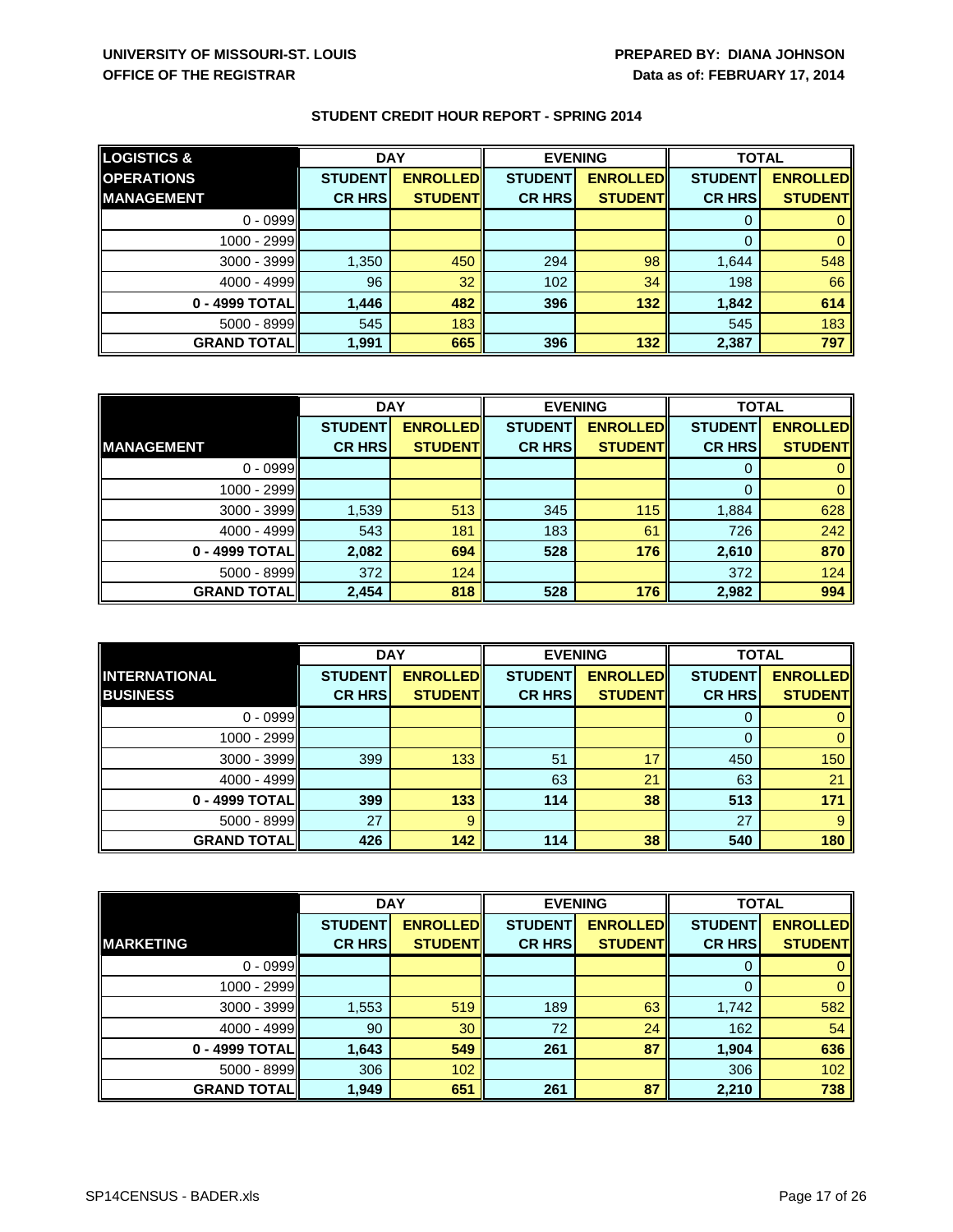|                    | <b>DAY</b>     |                 | <b>EVENING</b> |                 | <b>TOTAL</b>   |                 |
|--------------------|----------------|-----------------|----------------|-----------------|----------------|-----------------|
| <b>ADULT</b>       | <b>STUDENT</b> | <b>ENROLLED</b> | <b>STUDENT</b> | <b>ENROLLED</b> | <b>STUDENT</b> | <b>ENROLLED</b> |
| <b>EDUCATION</b>   | <b>CR HRS</b>  | <b>STUDENT</b>  | <b>CR HRS</b>  | <b>STUDENT</b>  | <b>CR HRS</b>  | <b>STUDENT</b>  |
| $0 - 0999$         |                |                 |                |                 | Ü              |                 |
| 1000 - 2999        |                |                 |                |                 |                |                 |
| 3000 - 3999        |                |                 |                |                 | $\Omega$       |                 |
| $4000 - 4999$      |                |                 |                |                 |                |                 |
| 0 - 4999 TOTAL     |                |                 |                |                 | 0              |                 |
| $5000 - 8999$      | 63             | 21              |                |                 | 63             | 21              |
| <b>GRAND TOTAL</b> | 63             | 21              |                |                 | 63             | 21              |

|                    | <b>DAY</b>     |                 | <b>EVENING</b> |                 | <b>TOTAL</b>   |                 |
|--------------------|----------------|-----------------|----------------|-----------------|----------------|-----------------|
| <b>COUNSELOR</b>   | <b>STUDENT</b> | <b>ENROLLED</b> | <b>STUDENT</b> | <b>ENROLLED</b> | <b>STUDENT</b> | <b>ENROLLED</b> |
| <b>EDUCATION</b>   | <b>CR HRS</b>  | <b>STUDENTI</b> | <b>CR HRS</b>  | <b>STUDENT</b>  | <b>CR HRS</b>  | <b>STUDENT</b>  |
| $0 - 0999$         |                |                 |                |                 |                |                 |
| 1000 - 2999        | 39             | 13              |                |                 | 39             | 13              |
| $3000 - 3999$      |                |                 |                |                 | 0              |                 |
| 4000 - 4999        |                |                 |                |                 |                |                 |
| 0 - 4999 TOTAL     | 39             | 13              | 0              |                 | 39             | 13              |
| 5000 - 8999        | 1,216          | 405             |                |                 | 1,216          | 405             |
| <b>GRAND TOTAL</b> | 1,255          | 418             | 0              |                 | 1,255          | 418             |

|                        | <b>DAY</b>     |                 | <b>EVENING</b> |                 | <b>TOTAL</b>   |                 |
|------------------------|----------------|-----------------|----------------|-----------------|----------------|-----------------|
| <b>EARLY CHILDHOOD</b> | <b>STUDENT</b> | <b>ENROLLED</b> | <b>STUDENT</b> | <b>ENROLLED</b> | <b>STUDENT</b> | <b>ENROLLED</b> |
| <b>EDUCATION</b>       | <b>CR HRS</b>  | <b>STUDENT</b>  | <b>CR HRS</b>  | <b>STUDENT</b>  | <b>CR HRS</b>  | <b>STUDENT</b>  |
| $0 - 0999$             |                |                 |                |                 |                |                 |
| 1000 - 2999            |                |                 |                |                 | $\Omega$       |                 |
| $3000 - 3999$          | 134            | 63              | 123            | 41              | 257            | 104             |
| 4000 - 4999            | 180            | 27              |                |                 | 180            | 27              |
| 0 - 4999 TOTAL         | 314            | 90              | 123            | 41              | 437            | 131             |
| 5000 - 8999            |                |                 |                |                 | 0              |                 |
| <b>GRAND TOTAL</b>     | 314            | 90              | 123            | 41              | 437            | 131             |

|                    | <b>DAY</b>     |                 | <b>EVENING</b> |                 | <b>TOTAL</b>   |                 |
|--------------------|----------------|-----------------|----------------|-----------------|----------------|-----------------|
|                    | <b>STUDENT</b> | <b>ENROLLED</b> | <b>STUDENT</b> | <b>ENROLLED</b> | <b>STUDENT</b> | <b>ENROLLED</b> |
| <b>EDUCATION</b>   | <b>CR HRS</b>  | <b>STUDENT</b>  | <b>CR HRS</b>  | <b>STUDENT</b>  | <b>CR HRS</b>  | <b>STUDENT</b>  |
| $0 - 0999$         |                |                 |                |                 | 0              |                 |
| 1000 - 2999        | 381            | 120             | 48             | 16              | 429            | 136             |
| 3000 - 3999        |                |                 |                |                 | 0              |                 |
| $4000 - 4999$      |                |                 |                |                 | $\Omega$       |                 |
| 0 - 4999 TOTAL     | 381            | 120             | 48             | 16              | 429            | 136             |
| $5000 - 8999$      | 613            | 313             |                |                 | 613            | 313             |
| <b>GRAND TOTAL</b> | 994            | 433             | 48             | 16              | 1,042          | 449             |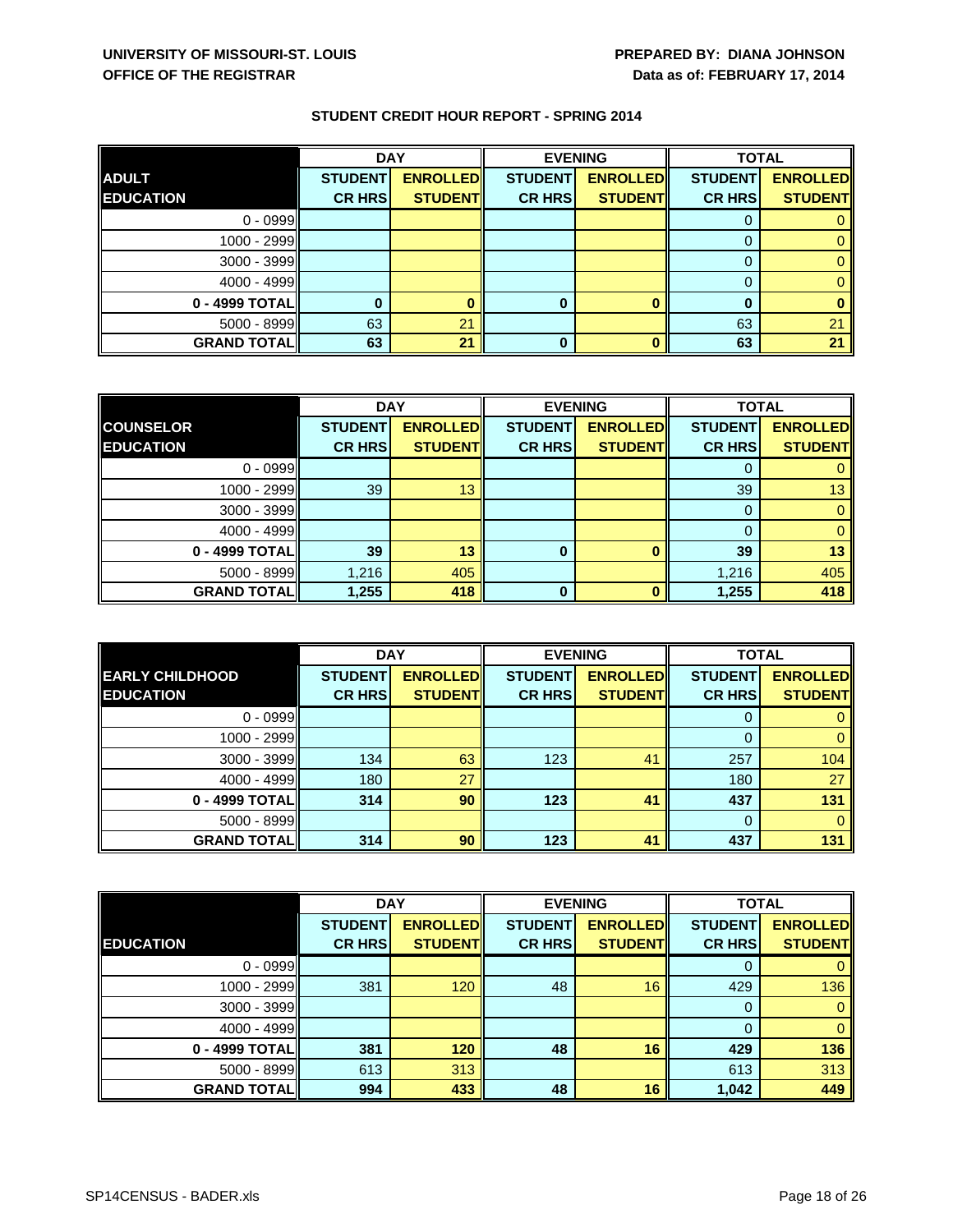|                       | <b>DAY</b>     |                 | <b>EVENING</b> |                 | <b>TOTAL</b>   |                 |
|-----------------------|----------------|-----------------|----------------|-----------------|----------------|-----------------|
| <b>EDUCATIONAL</b>    | <b>STUDENT</b> | <b>ENROLLED</b> | <b>STUDENT</b> | <b>ENROLLED</b> | <b>STUDENT</b> | <b>ENROLLED</b> |
| <b>ADMINISTRATION</b> | <b>CR HRS</b>  | <b>STUDENT</b>  | <b>CR HRS</b>  | <b>STUDENT</b>  | <b>CR HRS</b>  | <b>STUDENT</b>  |
| $0 - 0999$            |                |                 |                |                 | Ü              |                 |
| 1000 - 2999           |                |                 |                |                 |                |                 |
| 3000 - 3999           |                |                 |                |                 |                |                 |
| $4000 - 4999$         |                |                 |                |                 |                |                 |
| 0 - 4999 TOTAL        |                |                 |                |                 |                |                 |
| 5000 - 8999           | 402            | 134             |                |                 | 402            | 134             |
| <b>GRAND TOTAL</b>    | 402            | 134             | 0              |                 | 402            | 134             |

|                     | <b>DAY</b>     |                 | <b>EVENING</b> |                 | <b>TOTAL</b>   |                 |
|---------------------|----------------|-----------------|----------------|-----------------|----------------|-----------------|
| <b>EDUCATIONAL</b>  | <b>STUDENT</b> | <b>ENROLLED</b> | <b>STUDENT</b> | <b>ENROLLED</b> | <b>STUDENT</b> | <b>ENROLLED</b> |
| <b>FOUNDATIONS</b>  | <b>CR HRS</b>  | <b>STUDENTI</b> | <b>CR HRS</b>  | <b>STUDENT</b>  | <b>CR HRS</b>  | <b>STUDENT</b>  |
| $0 - 0999$          |                |                 |                |                 |                |                 |
| 1000 - 2999         |                |                 |                |                 |                |                 |
| $3000 - 3999$       |                |                 |                |                 |                |                 |
| $4000 - 4999$       |                |                 |                |                 |                |                 |
| 0 - 4999 TOTAL      |                |                 |                |                 |                |                 |
| $5000 - 8999$       |                |                 |                |                 |                |                 |
| <b>GRAND TOTALI</b> |                |                 | n              |                 |                |                 |

|                    | <b>DAY</b>     |                 | <b>EVENING</b> |                 | <b>TOTAL</b>   |                 |
|--------------------|----------------|-----------------|----------------|-----------------|----------------|-----------------|
| <b>EDUCATIONAL</b> | <b>STUDENT</b> | <b>ENROLLED</b> | <b>STUDENT</b> | <b>ENROLLED</b> | <b>STUDENT</b> | <b>ENROLLED</b> |
| <b>PSYCHOLOGY</b>  | <b>CR HRS</b>  | <b>STUDENT</b>  | <b>CR HRS</b>  | <b>STUDENT</b>  | <b>CR HRS</b>  | <b>STUDENT</b>  |
| $0 - 0999$         |                |                 |                |                 |                |                 |
| 1000 - 2999        | 159            | 53              | 54             | 18              | 213            |                 |
| $3000 - 3999$      | 204            | 68              | 51             | 17              | 255            | 85              |
| 4000 - 4999        |                |                 |                |                 | 0              |                 |
| 0 - 4999 TOTAL     | 363            | 121             | 105            | 35              | 468            | 156             |
| 5000 - 8999        | 421            | 138             |                |                 | 421            | 138             |
| <b>GRAND TOTAL</b> | 784            | 259             | 105            | 35              | 889            | 294             |

|                    | <b>DAY</b>     |                 | <b>EVENING</b> |                 | <b>TOTAL</b>   |                 |
|--------------------|----------------|-----------------|----------------|-----------------|----------------|-----------------|
| <b>EDUCATIONAL</b> | <b>STUDENT</b> | <b>ENROLLED</b> | <b>STUDENT</b> | <b>ENROLLED</b> | <b>STUDENT</b> | <b>ENROLLED</b> |
| <b>RESEARCH</b>    | <b>CR HRS</b>  | <b>STUDENTI</b> | <b>CR HRS</b>  | <b>STUDENT</b>  | <b>CR HRS</b>  | <b>STUDENT</b>  |
| $0 - 0999$         |                |                 |                |                 | 0              |                 |
| $1000 - 2999$      |                |                 |                |                 | 0              |                 |
| 3000 - 3999        |                |                 | 93             | 31              | 93             | 31              |
| 4000 - 4999        |                |                 |                |                 | 0              |                 |
| 0 - 4999 TOTAL     |                |                 | 93             | 31              | 93             | 31              |
| $5000 - 8999$      | 438            | 146             |                |                 | 438            | 146             |
| <b>GRAND TOTAL</b> | 438            | 146             | 93             | 31              | 531            | 177             |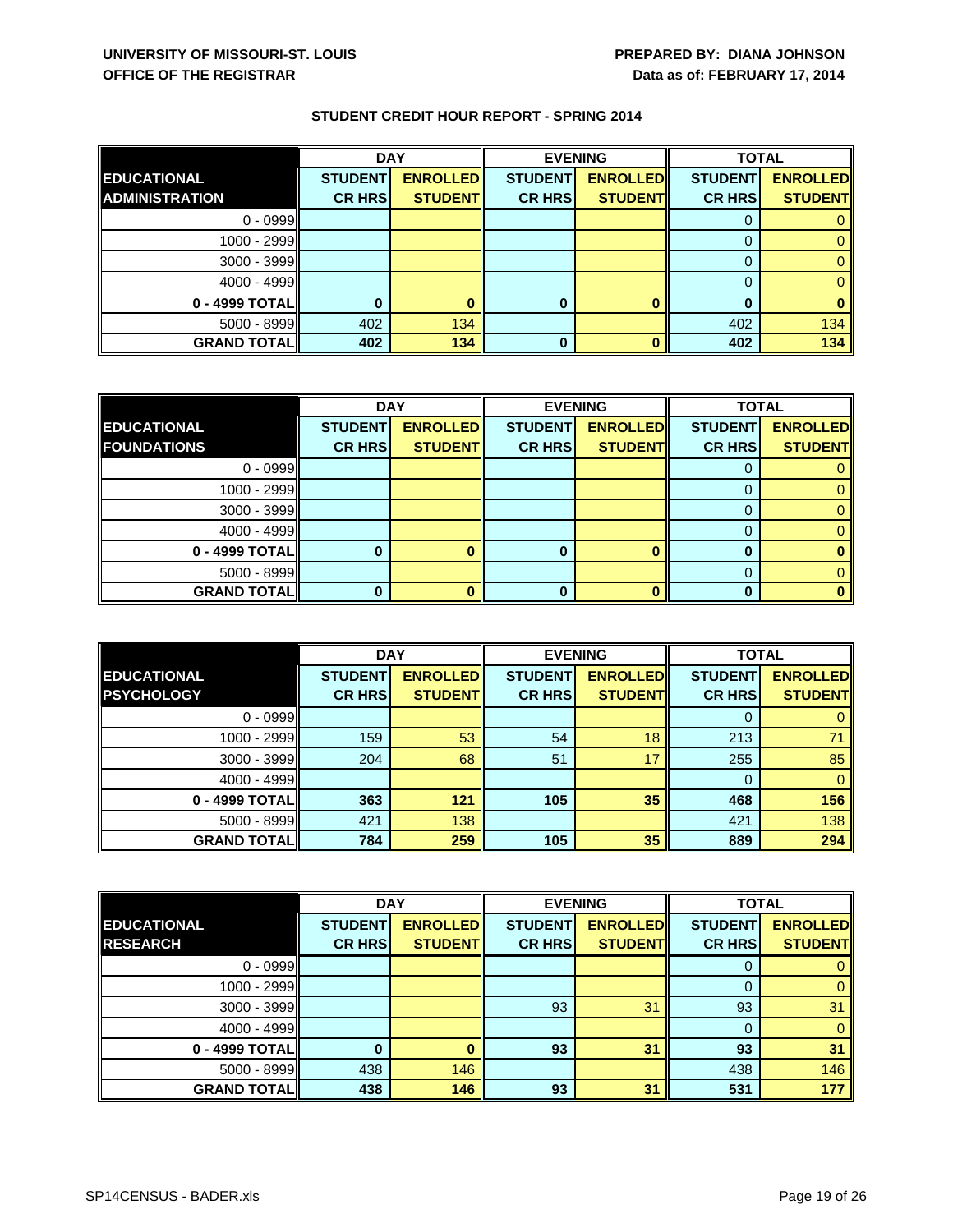|                    | <b>DAY</b>     |                 | <b>EVENING</b>  |                 | <b>TOTAL</b>   |                 |
|--------------------|----------------|-----------------|-----------------|-----------------|----------------|-----------------|
| <b>EDUCATIONAL</b> | <b>STUDENT</b> | <b>ENROLLED</b> | <b>STUDENT</b>  | <b>ENROLLED</b> | <b>STUDENT</b> | <b>ENROLLED</b> |
| <b>TECHNOLOGY</b>  | <b>CR HRS</b>  | <b>STUDENT</b>  | <b>CR HRS</b>   | <b>STUDENT</b>  | <b>CR HRS</b>  | <b>STUDENT</b>  |
| $0 - 0999$         |                |                 |                 |                 | 0              |                 |
| 1000 - 2999        |                |                 |                 |                 | $\Omega$       |                 |
| 3000 - 3999        | 51             | 51              | 10 <sup>°</sup> | 10 <sup>°</sup> | 61             | 61              |
| $4000 - 4999$      |                |                 |                 |                 | 0              |                 |
| 0 - 4999 TOTAL     | 51             | 51              | 10              | 10              | 61             | 61              |
| 5000 - 8999        | 93             | 31              |                 |                 | 93             | 31              |
| <b>GRAND TOTAL</b> | 144            | 82              | 10              | 10              | 154            | 92              |

|                     | <b>DAY</b>     |                 | <b>EVENING</b> |                 | <b>TOTAL</b>   |                 |
|---------------------|----------------|-----------------|----------------|-----------------|----------------|-----------------|
| <b>ELEMENTARY</b>   | <b>STUDENT</b> | <b>ENROLLED</b> | <b>STUDENT</b> | <b>ENROLLED</b> | <b>STUDENT</b> | <b>ENROLLED</b> |
| <b>EDUCATION</b>    | <b>CR HRS</b>  | <b>STUDENT</b>  | <b>CR HRS</b>  | <b>STUDENT</b>  | <b>CR HRS</b>  | <b>STUDENT</b>  |
| $0 - 0999$          |                |                 |                |                 |                |                 |
| $1000 - 2999$       |                |                 |                |                 | 0              |                 |
| $3000 - 3999$       | 427            | 109             | 78             | 26              | 505            | 135             |
| $4000 - 4999$       | 1,308          | 238             | 69             | 23              | 1,377          | 261             |
| 0 - 4999 TOTAL      | 1,735          | 347             | 147            | 49              | 1,882          | 396             |
| $5000 - 8999$       | 136            | 46              |                |                 | 136            | 46              |
| <b>GRAND TOTALI</b> | 1,871          | 393             | 147            | 49              | 2,018          | 442             |

|                             | <b>DAY</b>     |                 | <b>EVENING</b> |                 | <b>TOTAL</b>   |                 |
|-----------------------------|----------------|-----------------|----------------|-----------------|----------------|-----------------|
|                             | <b>STUDENT</b> | <b>ENROLLED</b> | <b>STUDENT</b> | <b>ENROLLED</b> | <b>STUDENT</b> | <b>ENROLLED</b> |
| <b>HEALTH &amp; PHYS ED</b> | <b>CR HRS</b>  | <b>STUDENT</b>  | <b>CR HRS</b>  | <b>STUDENT</b>  | <b>CR HRS</b>  | <b>STUDENT</b>  |
| $0 - 0999$                  |                |                 |                |                 |                |                 |
| 1000 - 2999                 |                |                 |                |                 |                |                 |
| 3000 - 3999                 |                |                 |                |                 | 0              |                 |
| $4000 - 4999$               |                |                 |                |                 |                |                 |
| 0 - 4999 TOTAL              |                |                 |                |                 | $\bf{0}$       |                 |
| $5000 - 8999$               |                |                 |                |                 | 0              |                 |
| <b>GRAND TOTAL</b>          |                |                 |                |                 | n              |                 |

|                         | <b>DAY</b>     |                 | <b>EVENING</b> |                 | <b>TOTAL</b>   |                 |
|-------------------------|----------------|-----------------|----------------|-----------------|----------------|-----------------|
|                         | <b>STUDENT</b> | <b>ENROLLED</b> | <b>STUDENT</b> | <b>ENROLLED</b> | <b>STUDENT</b> | <b>ENROLLED</b> |
| <b>HIGHER EDUCATION</b> | <b>CR HRS</b>  | <b>STUDENT</b>  | <b>CR HRS</b>  | <b>STUDENT</b>  | <b>CR HRS</b>  | <b>STUDENT</b>  |
| $0 - 0999$              |                |                 |                |                 | O              |                 |
| 1000 - 2999             |                |                 |                |                 |                |                 |
| $3000 - 3999$           |                |                 |                |                 | $\Omega$       |                 |
| $4000 - 4999$           |                |                 |                |                 | 0              |                 |
| 0 - 4999 TOTAL          |                |                 |                |                 |                |                 |
| 5000 - 8999             | 285            | 95              |                |                 | 285            | 95              |
| <b>GRAND TOTAL</b>      | 285            | 95              | 0              |                 | 285            | 95              |

| <b>DAY</b>                         |  | <b>EVENING</b> |                 | TOT A<br>$\sim$ |                 |
|------------------------------------|--|----------------|-----------------|-----------------|-----------------|
| <b>ENROLLEDI</b><br><b>STUDENT</b> |  | <b>STUDENT</b> | <b>ENROLLED</b> | <b>STUDENT</b>  | <b>ENROLLED</b> |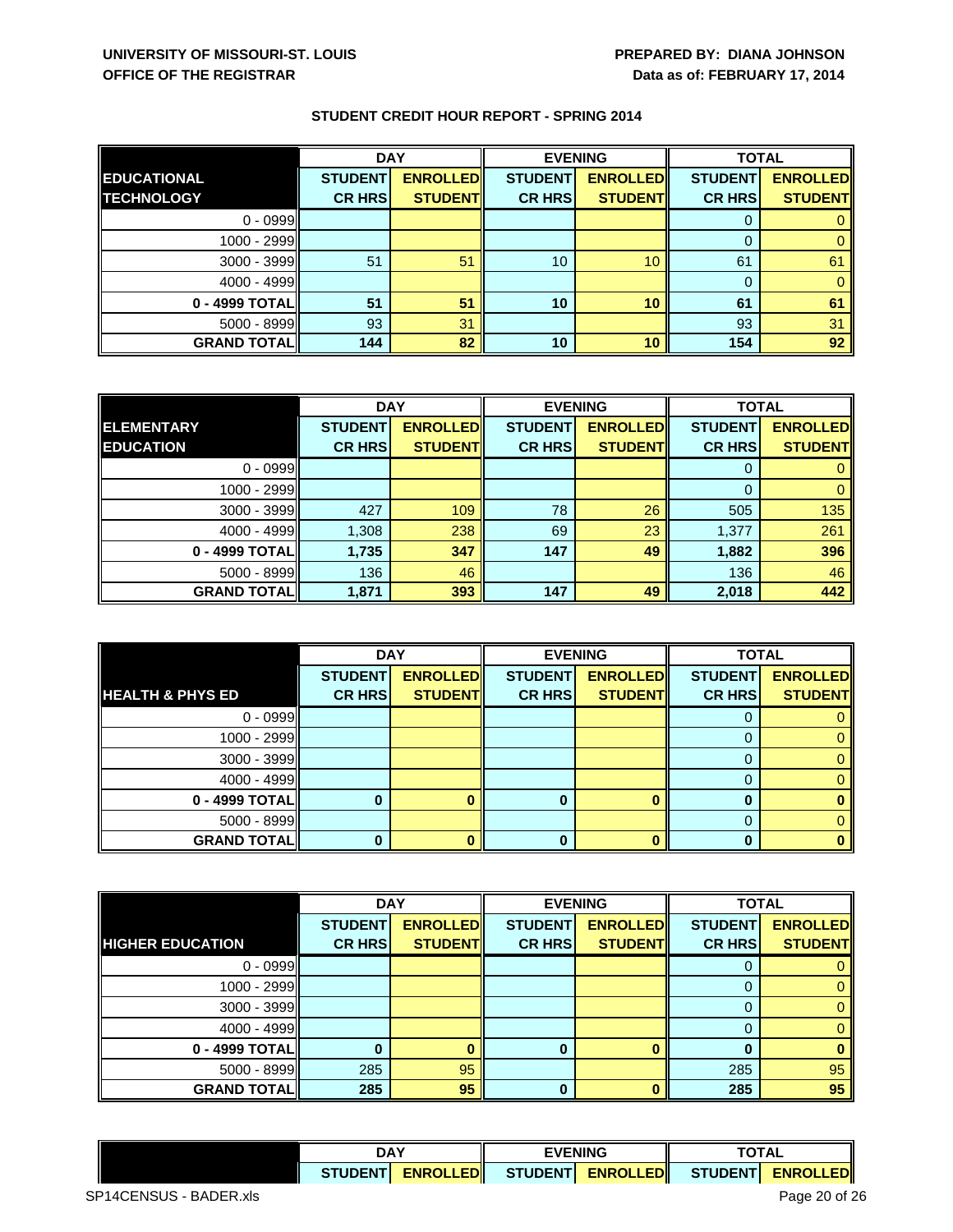| <b>MIDDLE EDUCATION</b> | <b>CR HRS</b> | <b>STUDENTI</b> | <b>CR HRS</b> | <b>STUDENT</b> | <b>CR HRS</b> | <b>STUDENT</b> |
|-------------------------|---------------|-----------------|---------------|----------------|---------------|----------------|
| $0 - 0999$              |               |                 |               |                |               |                |
| $1000 - 2999$           |               |                 |               |                |               |                |
| $3000 - 3999$           |               |                 |               |                |               |                |
| $4000 - 4999$           | 264           | 34              |               |                | 264           | 34             |
| 0 - 4999 TOTAL          | 264           | 34              |               |                | 264           | 34             |
| $5000 - 8999$           |               |                 |               |                |               |                |
| <b>GRAND TOTAL</b>      | 264           | 34              |               |                | 264           | 34             |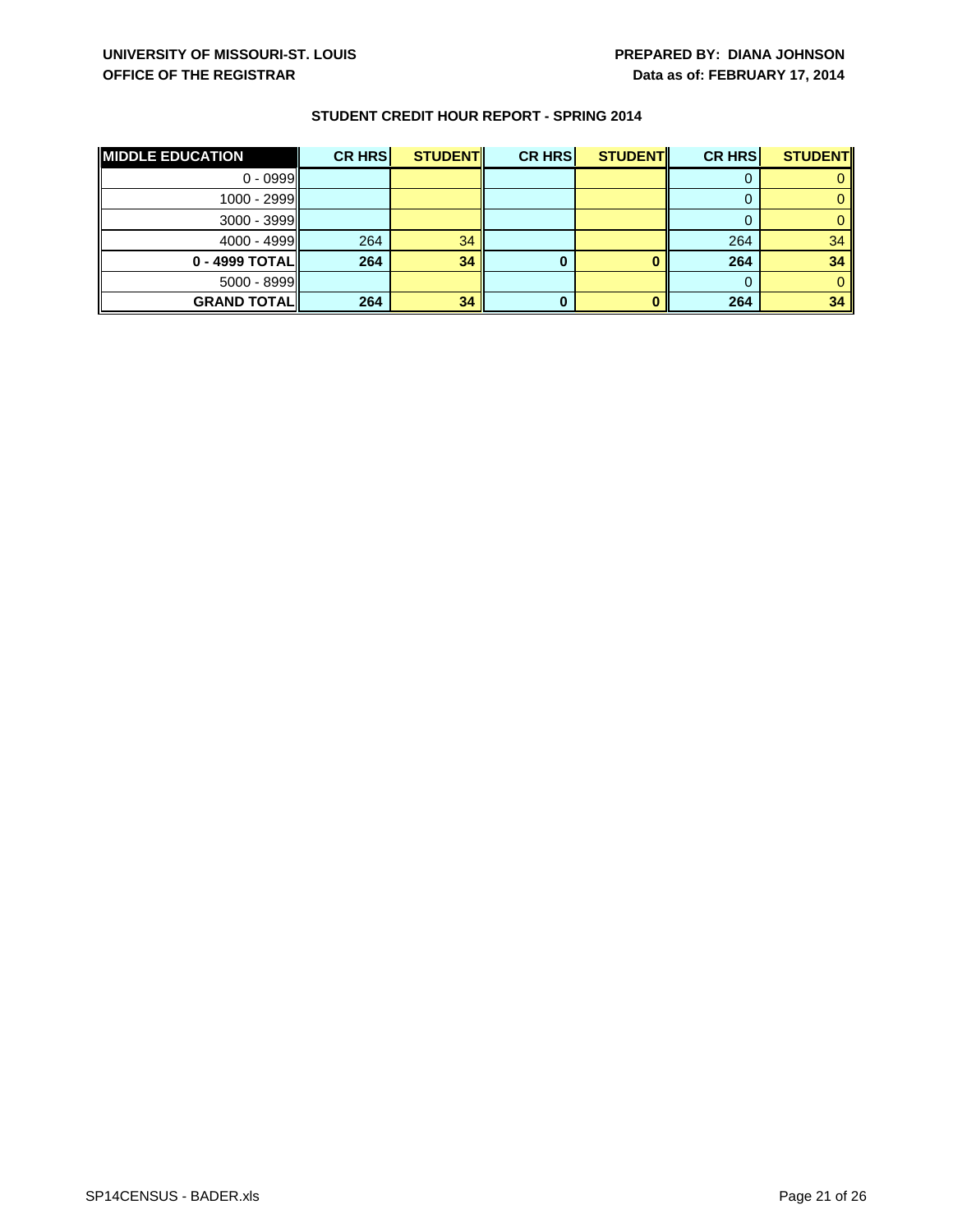|                    | <b>DAY</b>     |                 | <b>EVENING</b> |                 | <b>TOTAL</b>   |                 |
|--------------------|----------------|-----------------|----------------|-----------------|----------------|-----------------|
| <b>PHYSICAL</b>    | <b>STUDENT</b> | <b>ENROLLED</b> | <b>STUDENT</b> | <b>ENROLLED</b> | <b>STUDENT</b> | <b>ENROLLED</b> |
| <b>EDUCATION</b>   | <b>CR HRS</b>  | <b>STUDENT</b>  | <b>CR HRS</b>  | <b>STUDENT</b>  | <b>CR HRS</b>  | <b>STUDENT</b>  |
| $0 - 0999$         |                |                 |                |                 | υ              |                 |
| 1000 - 2999        | 84             | 50              |                |                 | 84             | 50              |
| 3000 - 3999        | 576            | 184             |                |                 | 576            | 184             |
| $4000 - 4999$      | 64             | 12              |                |                 | 64             | 12 <sup>°</sup> |
| 0 - 4999 TOTAL     | 724            | 246             | 0              |                 | 724            | 246             |
| 5000 - 8999        | 5              |                 |                |                 | 5              |                 |
| <b>GRAND TOTAL</b> | 729            | 247             | 0              |                 | 729            | 247             |

|                     | <b>DAY</b>     |                 | <b>EVENING</b> |                 | <b>TOTAL</b>   |                 |
|---------------------|----------------|-----------------|----------------|-----------------|----------------|-----------------|
| <b>SECONDARY</b>    | <b>STUDENT</b> | <b>ENROLLED</b> | <b>STUDENT</b> | <b>ENROLLED</b> | <b>STUDENT</b> | <b>ENROLLED</b> |
| <b>EDUCATION</b>    | <b>CR HRS</b>  | <b>STUDENT</b>  | <b>CR HRS</b>  | <b>STUDENT</b>  | <b>CR HRS</b>  | <b>STUDENT</b>  |
| $0 - 0999$          |                |                 |                |                 |                |                 |
| 1000 - 2999         |                |                 |                |                 |                |                 |
| $3000 - 3999$       |                |                 |                |                 |                |                 |
| $4000 - 4999$       | 965            | 169             | 11             |                 | 976            | 173             |
| 0 - 4999 TOTAL      | 965            | 169             | 11             |                 | 976            | 173             |
| 5000 - 8999         | 123            | 41              |                |                 | 123            | 41              |
| <b>GRAND TOTALI</b> | 1,088          | 210             | 11             |                 | 1,099          | 214             |

|                    | <b>DAY</b>     |                 | <b>EVENING</b> |                 | <b>TOTAL</b>   |                 |
|--------------------|----------------|-----------------|----------------|-----------------|----------------|-----------------|
| <b>SPECIAL</b>     | <b>STUDENT</b> | <b>ENROLLED</b> | <b>STUDENT</b> | <b>ENROLLED</b> | <b>STUDENT</b> | <b>ENROLLED</b> |
| <b>EDUCATION</b>   | <b>CR HRS</b>  | <b>STUDENT</b>  | <b>CR HRS</b>  | <b>STUDENT</b>  | <b>CR HRS</b>  | <b>STUDENT</b>  |
| $0 - 0999$         |                |                 |                |                 | 0              |                 |
| 1000 - 2999        |                |                 |                |                 | $\Omega$       |                 |
| 3000 - 3999        | 372            | 124             | 36             | 12              | 408            | 136             |
| 4000 - 4999        | 486            | 120             | 93             | 31              | 579            | 151             |
| 0 - 4999 TOTAL     | 858            | 244             | 129            | 43              | 987            | 287             |
| 5000 - 8999        | 342            | 114             |                |                 | 342            | 114             |
| <b>GRAND TOTAL</b> | 1,200          | 358             | 129            | 43              | 1,329          | 401             |

|                    | <b>DAY</b>     |                 | <b>EVENING</b> |                 |                | <b>TOTAL</b>    |  |
|--------------------|----------------|-----------------|----------------|-----------------|----------------|-----------------|--|
| <b>TEACHER</b>     | <b>STUDENT</b> | <b>ENROLLED</b> | <b>STUDENT</b> | <b>ENROLLED</b> | <b>STUDENT</b> | <b>ENROLLED</b> |  |
| <b>EDUCATION</b>   | <b>CR HRS</b>  | <b>STUDENT</b>  | <b>CR HRS</b>  | <b>STUDENT</b>  | <b>CR HRS</b>  | <b>STUDENT</b>  |  |
| $0 - 0999$         |                |                 |                |                 | 0              |                 |  |
| 1000 - 2999        | 156            | 52              |                |                 | 156            | 52              |  |
| $3000 - 3999$      | 159            | 71              | 141            | 54              | 300            | 125             |  |
| 4000 - 4999        | 93             | 31              | 90             | 30              | 183            | 61              |  |
| 0 - 4999 TOTAL     | 408            | 154             | 231            | 84              | 639            | 238             |  |
| 5000 - 8999        | 705            | 232             |                |                 | 705            | 232             |  |
| <b>GRAND TOTAL</b> | 1,113          | 386             | 231            | 84              | 1,344          | 470             |  |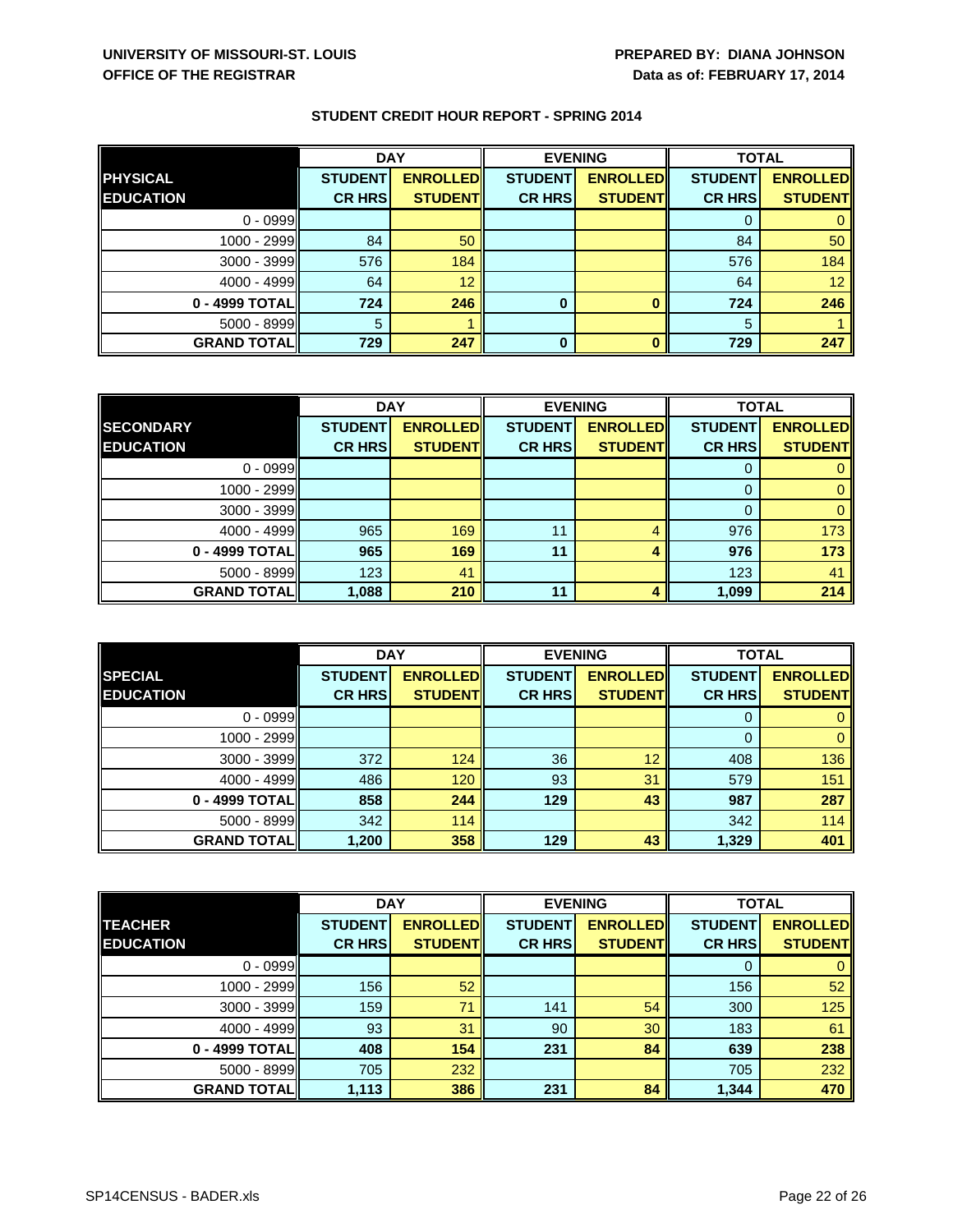|                           | <b>DAY</b>     |                 | <b>EVENING</b> |                 | <b>TOTAL</b>   |                 |
|---------------------------|----------------|-----------------|----------------|-----------------|----------------|-----------------|
| <b>TOTAL COLLEGE OF</b>   | <b>STUDENT</b> | <b>ENROLLED</b> | <b>STUDENT</b> | <b>ENROLLED</b> | <b>STUDENT</b> | <b>ENROLLED</b> |
| <b>ARTS &amp; SCIENCE</b> | <b>CR HRS</b>  | <b>STUDENT</b>  | <b>CR HRS</b>  | <b>STUDENTI</b> | <b>CR HRS</b>  | <b>STUDENT</b>  |
| $0 - 0999$                | 96             | 32              | 33             | 11              | 129            | 43              |
| 1000 - 2999               | 34,144         | 10,780          | 4,585          | 1,379           | 38,729         | 12,159          |
| $3000 - 3999$             | 8,637          | 2,924           | 626            | 212             | 9,263          | 3,136           |
| $4000 - 4999$             | 6,045          | 2,078           | 1,137          | 389             | 7,182          | 2,467           |
| 0 - 4999 TOTAL            | 48,922         | 15,814          | 6,381          | 1,991           | 55,303         | 17,805          |
| $5000 - 8999$             | 4,662          | 1,664           | 0              |                 | 4,662          | 1,664           |
| <b>GRAND TOTAL</b>        | 53,584         | 17,478          | 6,381          | 1,991           | 59,965         | 19,469          |

|                                | <b>DAY</b>     |                 | <b>EVENING</b> |                 | <b>TOTAL</b>   |                 |
|--------------------------------|----------------|-----------------|----------------|-----------------|----------------|-----------------|
| <b>TOTAL COLLEGE OF</b>        | <b>STUDENT</b> | <b>ENROLLED</b> | <b>STUDENT</b> | <b>ENROLLED</b> | <b>STUDENT</b> | <b>ENROLLED</b> |
| <b>BUSINESS ADMINISTRATION</b> | <b>CR HRS</b>  | <b>STUDENT</b>  | <b>CR HRS</b>  | <b>STUDENT</b>  | <b>CR HRS</b>  | <b>STUDENT</b>  |
| $0 - 0999$                     |                |                 | O              |                 |                |                 |
| $1000 - 2999$                  | 4,038          | 1,346           | 729            | 243             | 4,767          | 1,589           |
| $3000 - 3999$                  | 7,559          | 2,546           | 2,159          | 727             | 9,718          | 3,273           |
| 4000 - 4999                    | 762            | 254             | 645            | 215             | 1,407          | 469             |
| 0 - 4999 TOTAL                 | 12,359         | 4,146           | 3,533          | 1,185           | 15,892         | 5,331           |
| $5000 - 8999$                  | 3,404          | 1,145           | 0              |                 | 3,404          | 1,145           |
| <b>GRAND TOTALI</b>            | 15,763         | 5,291           | 3,533          | 1,185           | 19,296         | 6,476           |

|                                             | <b>DAY</b>                      |                                   | <b>EVENING</b>                  |                                   | <b>TOTAL</b>                    |                                    |
|---------------------------------------------|---------------------------------|-----------------------------------|---------------------------------|-----------------------------------|---------------------------------|------------------------------------|
| <b>TOTAL COLLEGE OF</b><br><b>EDUCATION</b> | <b>STUDENT</b><br><b>CR HRS</b> | <b>ENROLLED</b><br><b>STUDENT</b> | <b>STUDENT</b><br><b>CR HRS</b> | <b>ENROLLED</b><br><b>STUDENT</b> | <b>STUDENT</b><br><b>CR HRS</b> | <b>ENROLLED</b><br><b>STUDENTI</b> |
|                                             |                                 |                                   |                                 |                                   |                                 |                                    |
| $0 - 0999$                                  |                                 | 0                                 | U                               |                                   | O                               |                                    |
| 1000 - 2999                                 | 819                             | 288                               | 102                             | 34                                | 921                             | 322                                |
| $3000 - 3999$                               | 1,923                           | 670                               | 532                             | 191                               | 2,455                           | 861                                |
| $4000 - 4999$                               | 3,360                           | 631                               | 263                             | 88                                | 3,623                           | 719                                |
| 0 - 4999 TOTAL                              | 6,102                           | 1,589                             | 897                             | 313                               | 6,999                           | 1,902                              |
| $5000 - 8999$                               | 4,842                           | 1,717                             | $\Omega$                        | $\Omega$                          | 4,842                           | 1,717                              |
| <b>GRAND TOTAL</b>                          | 10,944                          | 3,306                             | 897                             | 313                               | 11,841                          | 3,619                              |

|                              | <b>DAY</b>     |                 | <b>EVENING</b> |                 | <b>TOTAL</b>   |                 |
|------------------------------|----------------|-----------------|----------------|-----------------|----------------|-----------------|
| <b>TOTAL COLLEGE OF</b>      | <b>STUDENT</b> | <b>ENROLLED</b> | <b>STUDENT</b> | <b>ENROLLED</b> | <b>STUDENT</b> | <b>ENROLLED</b> |
| <b>FINE ARTS &amp; COMM.</b> | <b>CR HRS</b>  | <b>STUDENT</b>  | <b>CR HRS</b>  | <b>STUDENT</b>  | <b>CR HRS</b>  | <b>STUDENT</b>  |
| $0 - 0999$                   |                |                 |                |                 | O              |                 |
| $1000 - 2999$                | 7,258          | 2,703           | 462            | 156             | 7,720          | 2,859           |
| $3000 - 3999$                | 2,713          | 936             | 168            | 56              | 2,881          | 992             |
| $4000 - 4999$                | 531            | 173             | 0              |                 | 531            | 173             |
| 0 - 4999 TOTAL               | 10,502         | 3,812           | 630            | 212             | 11,132         | 4,024           |
| $5000 - 8999$                | 221            | 72              | 0              | 0               | 221            | 72              |
| <b>GRAND TOTAL</b>           | 10,723         | 3,884           | 630            | 212             | 11,353         | 4,096           |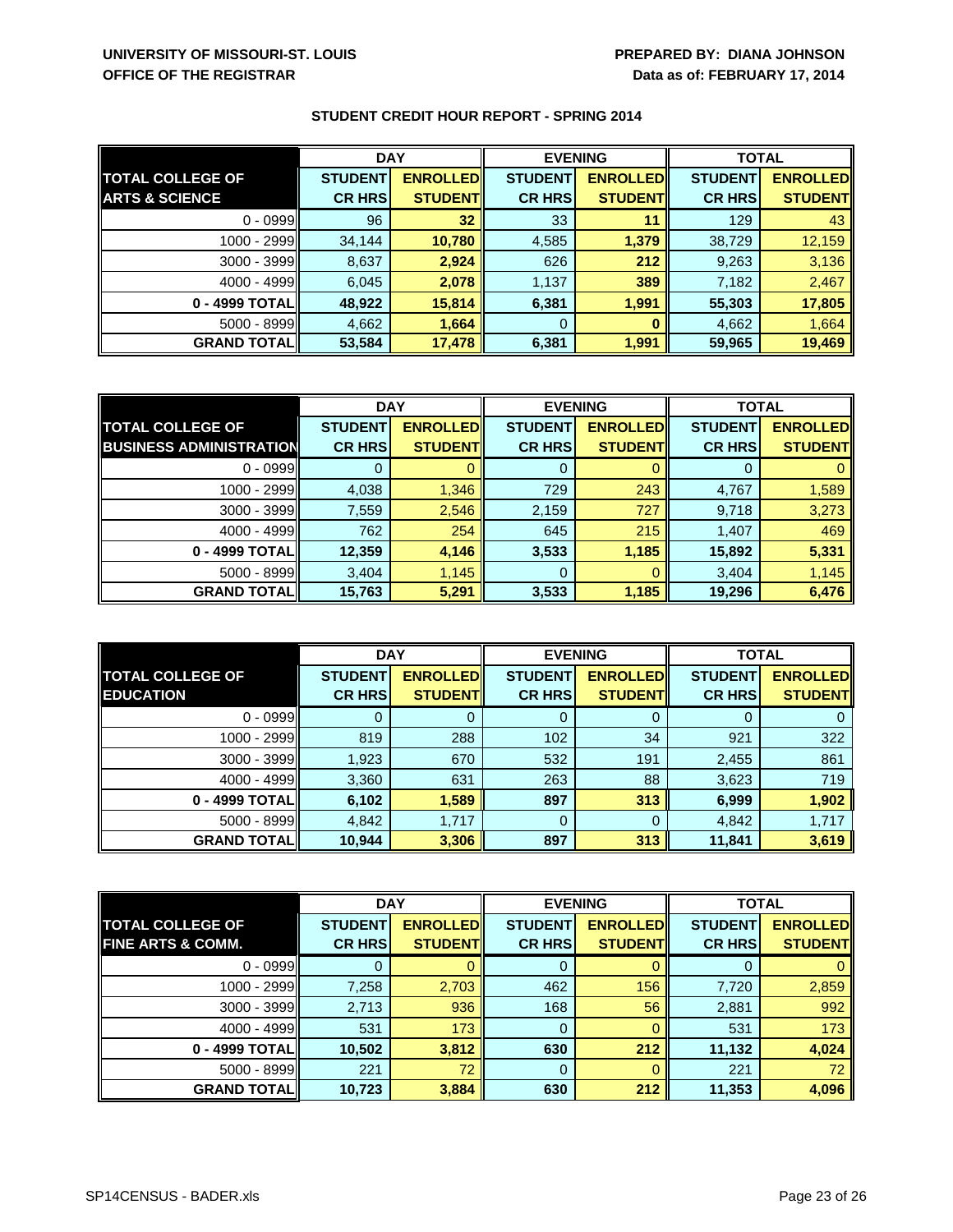|                             | <b>DAY</b>     |                 | <b>EVENING</b> |                 | <b>TOTAL</b>   |                 |
|-----------------------------|----------------|-----------------|----------------|-----------------|----------------|-----------------|
| <b>UMSL/WU ENGINEERING</b>  | <b>STUDENT</b> | <b>ENROLLED</b> | <b>STUDENT</b> | <b>ENROLLED</b> | <b>STUDENT</b> | <b>ENROLLED</b> |
| <b>PRE-ENGINEERING INC</b>  | <b>CR HRSI</b> | <b>STUDENT</b>  | <b>CR HRS</b>  | <b>STUDENT</b>  | <b>CR HRS</b>  | <b>STUDENT</b>  |
| 0 - 0999 Pre-Engineering    |                |                 |                |                 | 0              |                 |
| 1000 - 2999 Pre-Engineering |                |                 |                |                 | $\Omega$       |                 |
| $0 - 0999$                  |                |                 |                |                 | $\Omega$       |                 |
| 1000 - 2999                 | 234            | 78              | 479            | 198             | 713            | 276             |
| 3000 - 3999                 |                |                 | 1,163          | 397             | 1,163          | 397             |
| 4000 - 4999                 |                | 3               | 719            | 279             | 726            | 282             |
| 0 - 4999 TOTAL              | 241            | 81              | 2,361          | 874             | 2,602          | 955             |
| 5000 - 8999                 |                |                 |                |                 | 0              |                 |
| <b>GRAND TOTAL</b>          | 241            | 81              | 2,361          | 874             | 2,602          | 955             |

|                         | <b>DAY</b><br><b>EVENING</b> |                 | <b>TOTAL</b>   |                 |                |                 |
|-------------------------|------------------------------|-----------------|----------------|-----------------|----------------|-----------------|
| <b>TOTAL COLLEGE OF</b> | <b>STUDENT</b>               | <b>ENROLLED</b> | <b>STUDENT</b> | <b>ENROLLED</b> | <b>STUDENT</b> | <b>ENROLLED</b> |
| <b>NURSING</b>          | <b>CR HRS</b>                | <b>STUDENT</b>  | <b>CR HRS</b>  | <b>STUDENT</b>  | <b>CR HRS</b>  | <b>STUDENT</b>  |
| $0 - 0999$              |                              |                 |                |                 | $\Omega$       |                 |
| 1000 - 2999             | 457                          | 168             |                |                 | 457            | 168             |
| 3000 - 3999             | 3,951                        | 1,059           | 587            | 163             | 4,538          | 1,222           |
| 4000 - 4999             | 855                          | 171             | 352            | 92              | 1,207          | 263             |
| 0 - 4999 TOTAL          | 5,263                        | 1,398           | 939            | 255             | 6,202          | 1,653           |
| 5000 - 8999             | 1,137                        | 372             |                |                 | 1,137          | 372             |
| <b>GRAND TOTAL</b>      | 6,400                        | 1,770           | 939            | 255             | 7,339          | 2,025           |

|                         | <b>DAY</b>     |                 | <b>EVENING</b> |                 | <b>TOTAL</b>   |                 |
|-------------------------|----------------|-----------------|----------------|-----------------|----------------|-----------------|
| <b>TOTAL COLLEGE OF</b> | <b>STUDENT</b> | <b>ENROLLED</b> | <b>STUDENT</b> | <b>ENROLLED</b> | <b>STUDENT</b> | <b>ENROLLED</b> |
| <b>OPTOMETRY</b>        | <b>CR HRS</b>  | <b>STUDENTI</b> | <b>CR HRS</b>  | <b>STUDENT</b>  | <b>CR HRS</b>  | <b>STUDENT</b>  |
| $0 - 0999$              |                |                 |                |                 | Ü              |                 |
| 1000 - 2999             |                |                 |                |                 |                |                 |
| $3000 - 3999$           |                |                 |                |                 | 0              |                 |
| 4000 - 4999             |                |                 |                |                 | 0              |                 |
| 0 - 4999 TOTAL          |                |                 | 0              | n               | ŋ              |                 |
| $5000 - 8999$           | 3,243          | 1,153           |                |                 | 3,243          | 1,153           |
| <b>GRAND TOTAL</b>      | 3,243          | 1,153           |                |                 | 3,243          | 1,153           |

|                    | <b>DAY</b><br><b>EVENING</b> |                 | <b>TOTAL</b>   |                 |                |                 |
|--------------------|------------------------------|-----------------|----------------|-----------------|----------------|-----------------|
| <b>TOTAL</b>       | <b>STUDENT</b>               | <b>ENROLLED</b> | <b>STUDENT</b> | <b>ENROLLED</b> | <b>STUDENT</b> | <b>ENROLLED</b> |
| <b>GRADUATE</b>    | <b>CR HRS</b>                | <b>STUDENT</b>  | <b>CR HRS</b>  | <b>STUDENT</b>  | <b>CR HRS</b>  | <b>STUDENT</b>  |
| $0 - 0999$         |                              |                 |                |                 |                |                 |
| 1000 - 2999        |                              |                 |                |                 |                |                 |
| 3000 - 3999        |                              |                 |                |                 |                |                 |
| $4000 - 4999$      |                              |                 |                |                 |                |                 |
| 0 - 4999 TOTAL     |                              |                 | 0              |                 |                |                 |
| $5000 - 8999$      | 487                          | 179             |                |                 | 487            | 179             |
| <b>GRAND TOTAL</b> | 487                          | 179             | 0              |                 | 487            | 179             |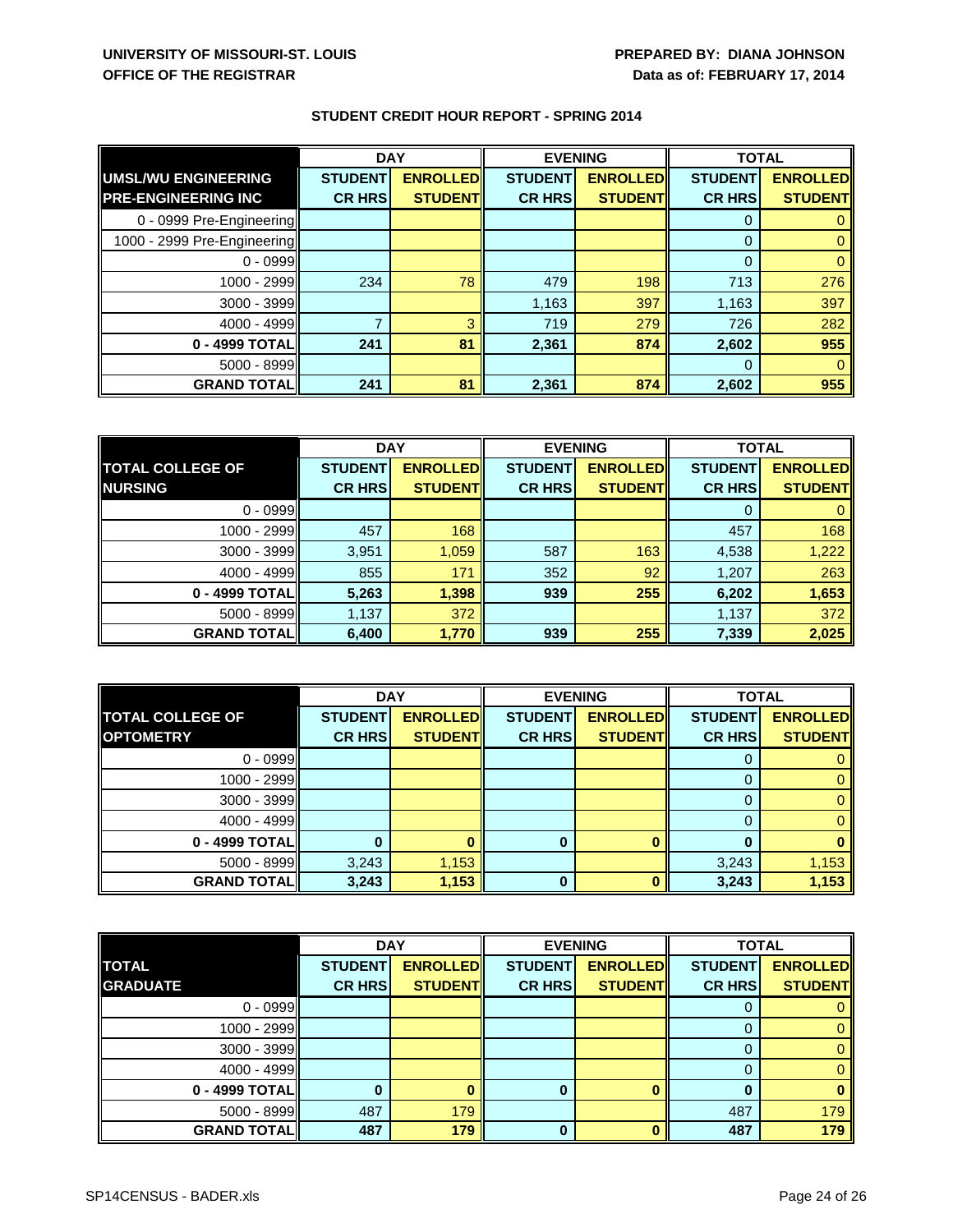|                         | <b>DAY</b>     |                 | <b>EVENING</b> |                 | <b>TOTAL</b>   |                 |
|-------------------------|----------------|-----------------|----------------|-----------------|----------------|-----------------|
| TOTAL AIR &             | <b>STUDENT</b> | <b>ENROLLED</b> | <b>STUDENT</b> | <b>ENROLLED</b> | <b>STUDENT</b> | <b>ENROLLED</b> |
| <b>MILITARY SCIENCE</b> | <b>CR HRS</b>  | <b>STUDENT</b>  | <b>CR HRS</b>  | <b>STUDENT</b>  | <b>CR HRS</b>  | <b>STUDENT</b>  |
| $0 - 0999$              |                |                 |                |                 |                |                 |
| 1000 - 2999             | 35             | 13              |                |                 | 35             | 13              |
| 3000 - 3999             | 6              |                 | 3              |                 | 9              |                 |
| $4000 - 4999$           | 12             |                 |                |                 | 12             |                 |
| 0 - 4999 TOTAL          | 53             | 19              | 3              |                 | 56             | 20              |
| 5000 - 8999             |                |                 |                |                 | 0              |                 |
| <b>GRAND TOTAL</b>      | 53             | 19              | 3              |                 | 56             | 20              |

|                    | <b>DAY</b>     |                 | <b>EVENING</b> |                 | <b>TOTAL</b>   |                 |
|--------------------|----------------|-----------------|----------------|-----------------|----------------|-----------------|
|                    | <b>STUDENT</b> | <b>ENROLLED</b> | <b>STUDENT</b> | <b>ENROLLED</b> | <b>STUDENT</b> | <b>ENROLLED</b> |
| <b>TOTAL CO-OP</b> | <b>CR HRS</b>  | <b>STUDENT</b>  | <b>CR HRS</b>  | <b>STUDENT</b>  | <b>CR HRS</b>  | <b>STUDENT</b>  |
| $0 - 0999$         |                |                 |                |                 |                |                 |
| 1000 - 2999        |                |                 |                |                 |                |                 |
| $3000 - 3999$      | 15             |                 |                |                 | 15             |                 |
| 4000 - 4999        | 214            | 24              |                |                 | 214            | 24              |
| 0 - 4999 TOTAL     | 229            | 25              | 0              |                 | 229.0          | 25              |
| 5000 - 8999        | 9              |                 |                |                 | 9              |                 |
| <b>GRAND TOTAL</b> | 238            | 26              | $\bf{0}$       |                 | 238            | 26              |

|                        | <b>DAY</b>     |                 | <b>EVENING</b> |                 | <b>TOTAL</b>   |                 |
|------------------------|----------------|-----------------|----------------|-----------------|----------------|-----------------|
|                        | <b>STUDENT</b> | <b>ENROLLED</b> | <b>STUDENT</b> | <b>ENROLLED</b> | <b>STUDENT</b> | <b>ENROLLED</b> |
| <b>TOTAL ON CAMPUS</b> | <b>CR HRS</b>  | <b>STUDENT</b>  | <b>CR HRS</b>  | <b>STUDENT</b>  | <b>CR HRS</b>  | <b>STUDENT</b>  |
| $0 - 0999$             | 96             | 32              | 33             |                 | 129            | 43              |
| 1000 - 2999            | 46,985         | 15,376          | 6,357          | 2,010           | 53,342         | 17,386          |
| $3000 - 3999$          | 24,804         | 8,138           | 5,238          | 1,747           | 30,042         | 9,885           |
| $4000 - 4999$          | 11,786         | 3,338           | 3,116          | 1,063           | 14,902         | 4,401           |
| 0 - 4999 TOTAL         | 83,671         | 26,884          | 14,744         | 4,831           | 98,415         | 31,715          |
| $5000 - 8999$          | 18,005         | 6,303           |                |                 | 18,005         | 6,303           |
| <b>GRAND TOTAL</b>     | 101,676        | 33,187          | 14,744         | 4,831           | 116,420        | 38,018          |

| <b>TOTAL OFF CAMPUS</b> | <b>DAY</b>     |                 | <b>EVENING</b> |                 | <b>TOTAL</b>   |                 |
|-------------------------|----------------|-----------------|----------------|-----------------|----------------|-----------------|
| <b>CREDIT HOURS BY</b>  | <b>STUDENT</b> | <b>ENROLLED</b> | <b>STUDENT</b> | <b>ENROLLED</b> | <b>STUDENT</b> | <b>ENROLLED</b> |
| <b>COURSE LEVEL</b>     | <b>CR HRS</b>  | <b>STUDENT</b>  | <b>CR HRS</b>  | <b>STUDENT</b>  | <b>CR HRS</b>  | <b>STUDENT</b>  |
| $0 - 0999$              |                |                 |                |                 | 0              |                 |
| 1000 - 2999             | 7,164          | 2,323           | 525            | 175             | 7,689          | 2,498           |
| $3000 - 3999$           | 492            | 164             |                |                 | 492            | 164             |
| $4000 - 4999$           | 495            | 159             |                |                 | 495            | 159             |
| 0 - 4999 TOTAL          | 8,151          | 2,646           | 525            | 175             | 8,676          | 2,821           |
| 5000 - 8999             | 2,243          | 734             |                |                 | 2,243          | 734             |
| <b>GRAND TOTAL</b>      | 10,394         | 3,380           | 525            | 175             | 10,919         | 3,555           |